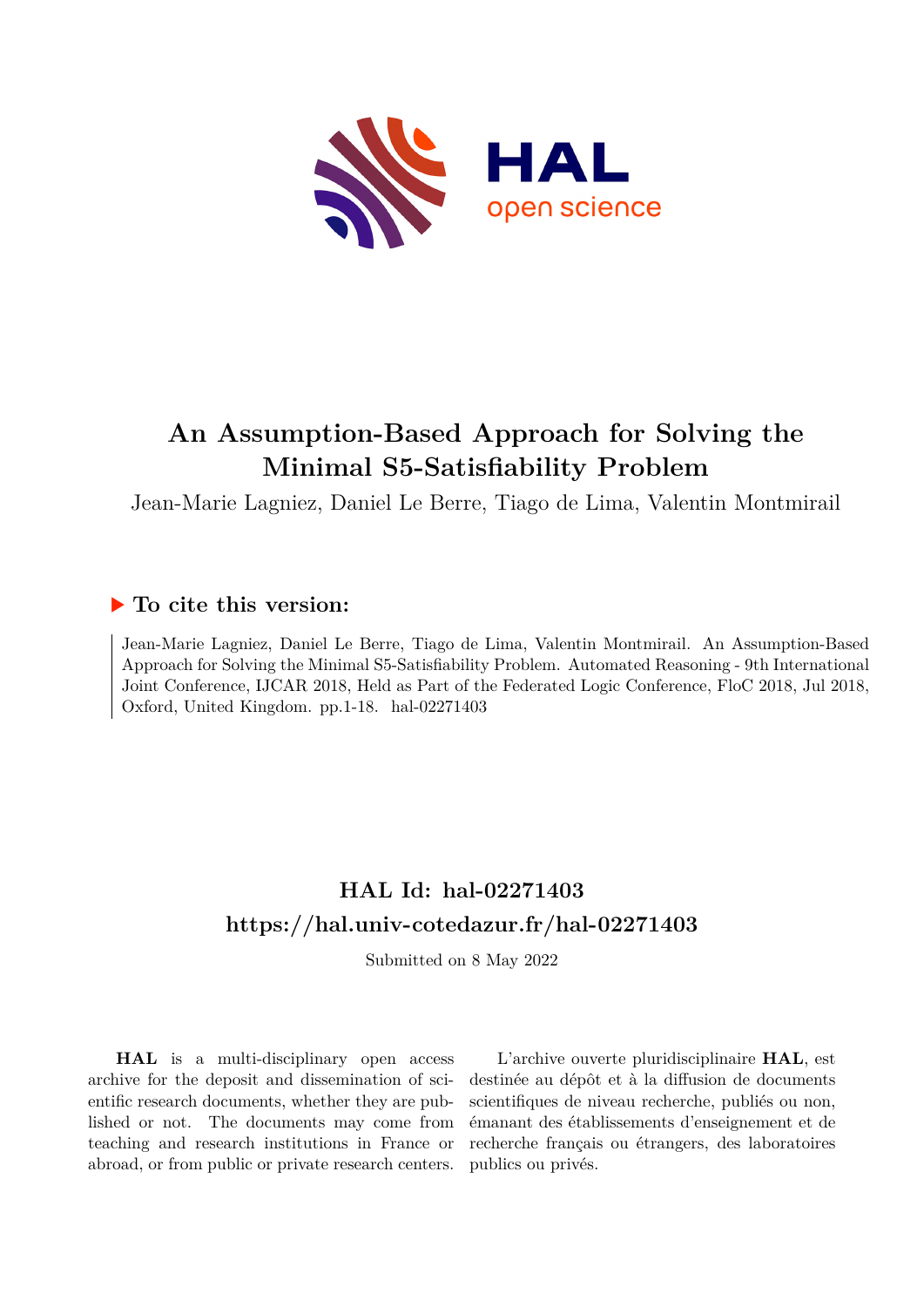# An Assumption-Based Approach for Solving The Minimal S5-Satisfiability Problem

Jean-Marie Lagniez<sup>1</sup>, Daniel Le Berre<sup>1</sup>, Tiago de Lima<sup>1</sup>, and Valentin Montmirail<sup>1</sup>

CRIL, Artois University and CNRS, F62300 Lens, France {lagniez,leberre,delima,montmirail}@cril.fr

Abstract. Recent work on the practical aspects on the modal logic S5 satisfiability problem showed that using a SAT-based approach outperforms other existing approaches. In this work, we go one step further and study the related minimal S5 satisfiability problem (MinS5-SAT), the problem of finding an S5 model, a Kripke structure, with the smallest number of worlds. Finding a small S5 model is crucial as soon as the model should be presented to a user, displayed on a screen for instance. SAT-based approaches tend to produce S5-models with a large number of worlds, thus the need to minimize them. That optimization problem can obviously be solved as a pseudo-Boolean optimization problem. We show in this paper that it is also equivalent to the extraction of a maximal satisfiable set (MSS). It can thus be solved using a standard pseudo-Boolean or MaxSAT solver, or a MSS-extractor. We show that a new incremental, SAT-based approach can be proposed by taking into account the equivalence relation between the possible worlds on S5 models. That specialized approach presented the best performance on our experiments conducted on a wide range of benchmarks from the modal logic community and a wide range of pseudo-Boolean and MaxSAT solvers. Our results demonstrate once again that domain knowledge is key to build efficient SAT-based tools.

Keywords: Modal Logic, S5, Incremental SAT, Minimisation

# 1 Introduction

Over the last twenty years, modal logics have been used in various areas of artificial intelligence like formal verification [1], database theory [2] and distributed computing [3] for example. More recently, the modal logic S5 was used for knowledge compilation [4] and in contingent planning [5]. Different solvers for different modal logics have been designed to decide the satisfiability of modal formulas since the 90's [6,7]. Some of them have been designed quite recently [8,9,10,11]. Despite the variety of techniques employed, none of them formally guarantees that, when a model is found, it is the smallest model possible (in number of worlds) for the input formula, in fact many of them do not even output a model but simply answer yes/no.

Providing a model, a certificate of satisfiability, is important to check the answer given by the solver. This is true both for the author of the solver or a user of that solver. This is mandatory nowadays in many solver competitions, among them the SAT competition [12]. It has also been shown that those models can help improving NP-oracle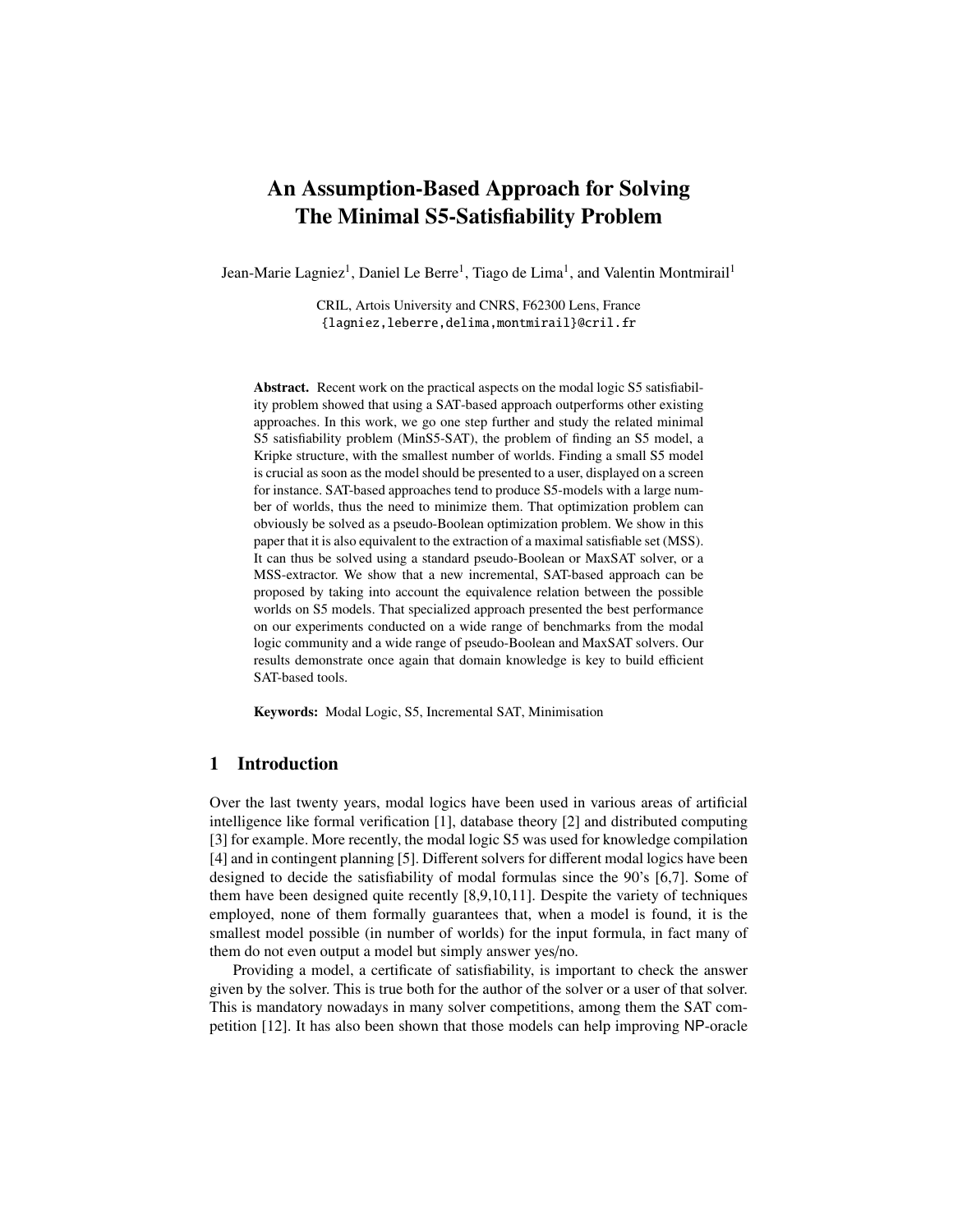based procedures [13]: a procedure requiring a polynomial number of calls to a yes/no oracle can be transformed into a procedure requiring only a logarithmic number of calls when the oracle can provide a model. Another example of the importance for an oracle to provide a model may be found in the model rotation technique [14], a method for the detection of clauses that are included in all MUSes (Minimal Unsatisfiable Sets) of a given formula via the analysis of models returned by a SAT oracle. Even if the theory does not guarantee a reduction of the number of oracle calls, in practice it provides a huge performance gain (up to a factor of 5) [15]. Finding the smallest model may be even more important in some contexts. The provided model usually has a meaning for the user, like in Hardware Verification [1] where the model is in fact an explanation of the bug found in the design of the hardware. The smaller the model, the more precise could be the location of the bug. It could also be the case that the model should be inspected by the user or displayed on a screen. Thus, the smaller, the better. There is a huge literature on minimizing models for SAT [16,17,18]. We are interested here in minimizing models for S5-SAT.

Our goal in this paper is to propose techniques to compute the smallest S5-model, in number of worlds, for a given input formula. We call this problem MinS5-SAT. We focus exclusively on the modal logic S5, for which the satisfiability problem is NPcomplete [19] as for the classical propositional logic (CPL) [20]. We propose and compare different techniques. (1) The first obvious technique is based on a translation into CPL. The parameter given to the translation is the number *n* of possible worlds that the solution model is assumed to have. Linear or dichotomous search can be used to minimize the S5-model. (2) The second technique adds to the previous encoding selectorvariables in order to activate or deactivate worlds. Finding a minimal S5-model in this case amounts to an equivalent MaxSAT problem [21], or, more surprisingly, to a MSS problem. Thus we can rely on off-the-shelves MaxSAT solvers or MSS-extractors to solve the original problem. (3) The last technique goes one step further from the two previous approaches. Thanks to a specific property of modal logic S5, we interpret the set of selectors causing the inconsistency of the formula to reach the theoretical upper bound faster. We compare these different techniques and show empirically which one better suits the benchmarks used. All benchmarks we could find for mono-agent S5 are randomly generated or created automatically following a pattern ("crafted"). (Note that reasoning about knowledge problems, such as those in [22], are all multi-agents.) However, we know from the SAT community [12] that the performance of a solver can be significantly different when the problem is randomly generated, when it is "crafted" or when it models a "real" problem which has some kind of "structure". Thus, we generated new S5 benchmarks translated from planning problems with incomplete information about the initial state (with sensing and full observability) [23] to complete the picture. We choose planning problems to obtain structured benchmarks requiering relatively large Kripke models.

In the reminder of this article, we first present the modal logic S5 and define the MinS5-SAT problem. Then, we provide a first approach to solve MinS5-SAT using a SAT-oracle and selector variables. We provide a translation from MinS5-SAT problems to equivalent MSS-extraction problems. We present a specific property of modal logic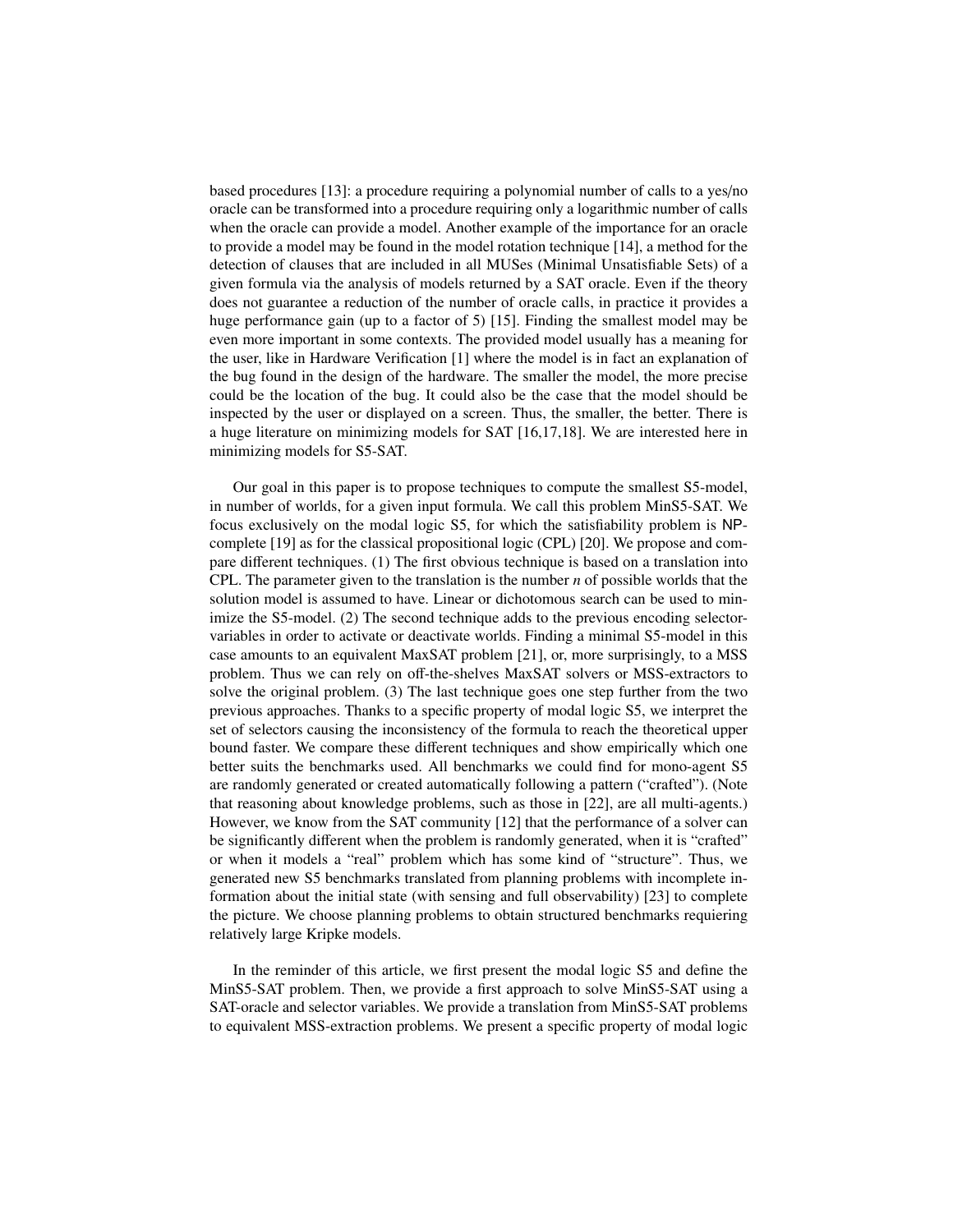S5 that speed up our initial SAT-based approach. Finally, we present the experimental results and conclude.

# 2 Preliminaries

#### 2.1 Modal Logic S5

A central problem associated with any logic is the satisfiability problem, that is to decide whether a given formula has a model. The first complexity results for satisfiability in modal logic were achieved by Ladner [19]. He showed that the satisfiability problem in modal logic K (K-SAT) is in PSPACE and that the satisfiability problem in modal logic S5 (S5-SAT) is NP-complete. In this paper, we are interested in S5. In what follows, let  $\mathbb P$  be a countably infinite non-empty set of propositional variables. The language  $\mathcal L$  of modal logic is the set of formulas  $\phi$  defined by the following grammar in BNF, where *p* ranges over P:

 $\phi ::= \top | p | \neg \phi | \phi \wedge \phi | \phi \vee \phi | \Box \phi | \Diamond \phi$ 

The operators  $\rightarrow$  and  $\leftrightarrow$ , defined by the usual abbreviations, are also used. A formula of the form  $\Box \phi$  (*box phi*) means ' $\phi$  is necessarily true'. A formula of the form  $\diamond \phi$  (*diamond phi*) means  $\phi$  is possibly true'.

*Example 1.* Let  $\mathbb{P} = \{a, b\}$ .  $\phi = ((\Box \neg a \lor \Diamond b) \land \Diamond a \land \Box b)$  is a modal logic formula.

Formulas in  $\mathcal L$  are interpreted using S5-structures [24], which are defined as follows:

**Definition 1 (S5-Structure).** A S5-structure is a triplet  $M = \langle W, R, I \rangle$ , where: *W is a non-empty set of possible worlds;*

*R* is a binary relation on W which is an equivalence relation ( $\forall w.\forall v.$   $(w, v) \in R$ ); *I* is a function associating, to each  $p \in \mathbb{P}$ , the set of worlds from W where p is true.

Note that because  $R$  is an equivalence relation, we will omit it in the rest of this paper.

**Definition 2 (Pointed S5-Structure).** *A pointed S5-structure is a pair*  $\langle M, \omega \rangle$ *, where M is a S5-Structure and* ω*, called the actual world, is a possible world in W.*

In the remainder of this article, 'structure' means 'pointed S5-structure'. We define the size of a structure  $\langle M, \omega \rangle$ , noted  $|M|$ , as its number of worlds. Below, the satisfaction relation between such structures and formulas in  $\mathcal L$  is defined.

**Definition 3** (Satisfaction Relation). Let  $M = \langle W, R, I \rangle$ , an S5-structure. The satis*faction relation between formulas and structures is recursively defined as follows:*

$$
\langle M, \omega \rangle \models \top \quad \langle M, \omega \rangle \models p \text{ iff } \omega \in I(p)
$$
  

$$
\langle M, \omega \rangle \models \neg \phi \text{ iff } \langle M, \omega \rangle \not\models \phi
$$
  

$$
\langle M, \omega \rangle \models \phi \land \psi \text{ iff } \langle M, \omega \rangle \models \phi \text{ and } \langle M, \omega \rangle \models \psi
$$
  

$$
\langle M, \omega \rangle \models \phi \lor \psi \text{ iff } \langle M, \omega \rangle \models \phi \text{ or } \langle M, \omega \rangle \models \psi
$$
  

$$
\langle M, \omega \rangle \models \Box \phi \text{ iff for all } v \in W \text{ we have } \langle M, v \rangle \models \phi
$$
  

$$
\langle M, \omega \rangle \models \Diamond \phi \text{ iff there exists } v \in W \text{ such that } \langle M, v \rangle \models \phi
$$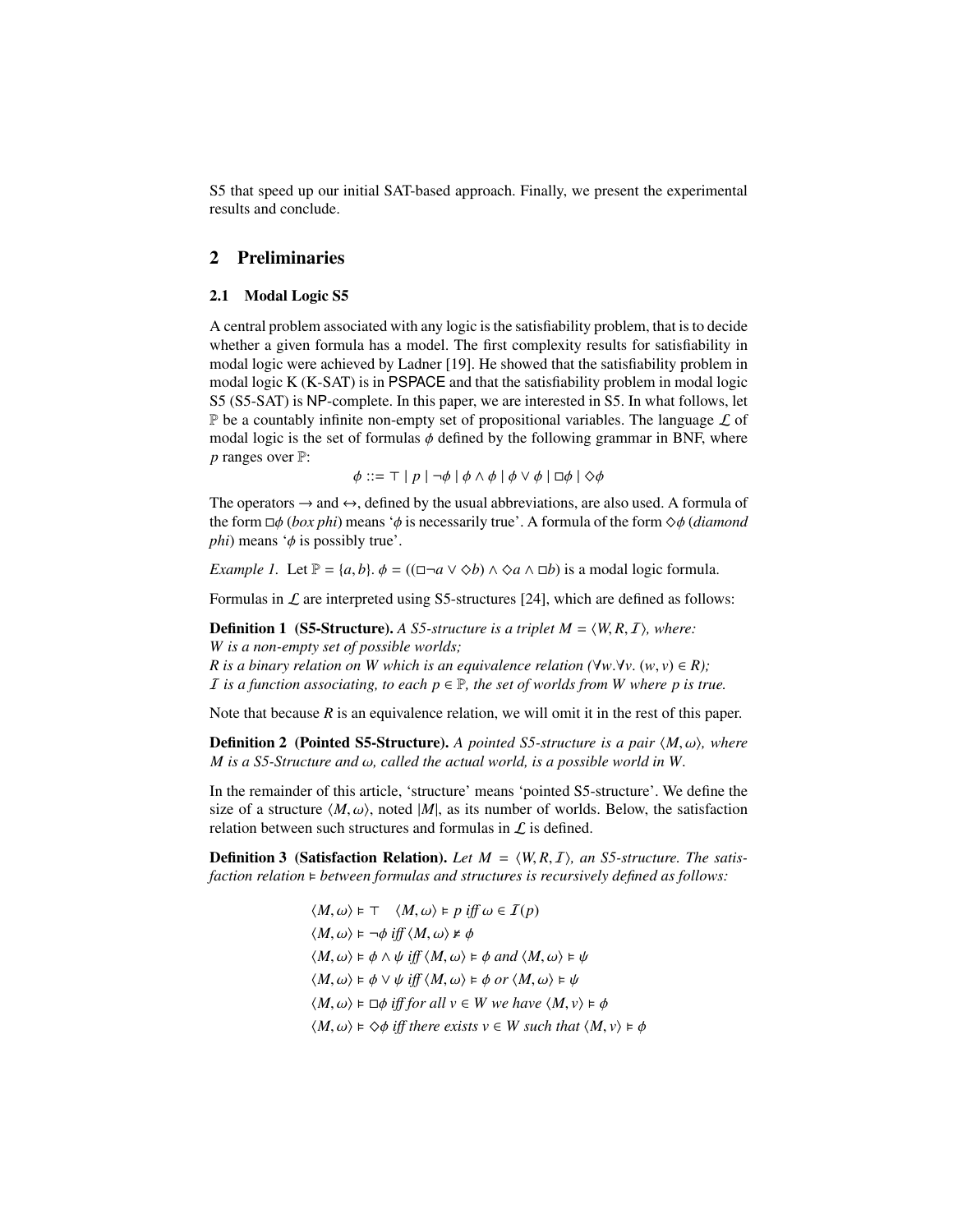**Definition 4** (Satisfiability). A formula φ is satisfiable if and only if there exists a struc*ture*  $\langle M, \omega \rangle$  *that satisfies*  $\phi$ *. Such a structure is called a 'model of*  $\phi'$ *.* 

*Example 2.* Here is a structure  $\langle M, \omega_0 \rangle$  satisfying the formula  $\phi$  from Example 1:  $W = \{w_0, w_1, w_2\}, \mathcal{I} = \{\langle a, \{w_0\} \rangle, \langle b, \{w_0, w_1, w_2\} \rangle\}.$  The size of  $\langle M, \omega_0 \rangle$  equals 3.

As S5-SAT is NP-complete [19], we proposed a reduction from this problem to SAT in [10]. The reduction function takes as parameter the number of worlds *n* and is defined as follows:

**Definition 5** (Translation function tr). Let  $\phi \in \mathcal{L}$ .

$$
tr(\phi, n) = tr'(\phi, 1, n)
$$
  
\n
$$
tr'(p, i, n) = p_i
$$
  
\n
$$
tr'(\neg \psi, i, n) = \neg tr'(\psi, i, n)
$$
  
\n
$$
tr'(\psi \wedge \chi, i, n) = tr'(\psi, i, n) \wedge tr'(\chi, i, n)
$$
  
\n
$$
tr'(\psi \vee \chi, i, n) = tr'(\psi, i, n) \vee tr'(\chi, i, n)
$$
  
\n
$$
tr'(\neg \psi, i, n) = \bigwedge_{j=1}^n (tr'(\psi, j, n))
$$
  
\n
$$
tr'(\psi \wedge i, n) = \bigvee_{j=1}^n (tr'(\psi, j, n))
$$

The function 'tr' is satisfiability preserving if *n* is large enough. Moreover, some additional simplifications are performed to avoid outputting a very large formula (e.g., the Tseitin algorithm). See [10] for more details.

*Example 3.* Let  $\phi$  the formula in Example 1. Its translation tr( $\phi$ , 2) is  $((\neg a_1 \lor b_1 \lor b_2) \land (\neg a_2 \lor b_1 \lor b_2) \land (a_1 \lor a_2) \land (b_1 \land b_2)).$ 

#### 2.2 Unsatisfiable Cores

Recent SAT solvers are incremental, i.e., they are able to check the satisfiability of a formula "under assumptions" [25] and are able to output a core (a "reason" for the unsatisfiablity of the formula). The use of unsatisfiable cores is key to many applications, such as MaxSAT [21], MCS (Minimal Correction Set) [26], MUS (Minimal Unsatisfiable Set) [27]. The unsatisfiable core is defined as follows:

Definition 6 (Unsatisfiable Core under Assumptions). *Let* Σ *be a satisfiable CPL formula in CNF built using Boolean variables from* P*. Let A be a consistent set of literals built using Boolean variables from*  $\mathbb P$  *such that*  $(\Sigma \wedge \wedge_{a \in A} a)$  *is unsatisfiable.*<br> $C \subseteq A$  *is an unsatisfiable core (UNSAT core)* of  $\Sigma$  under assumptions A *if and only if*  $C \subseteq A$  *is an unsatisfiable core (UNSAT core) of*  $\Sigma$  *under assumptions A if and only if*  $(\Sigma \wedge \wedge_{c \in C} c)$  *is unsatisfiable.* 

Definition 7 (SAT Solver under Assumptions). *Let* Σ *be a CPL formula in CNF. A SAT solver for*  $Σ$ , given assumptions A, is a procedure which provides a pair  $\langle r, s \rangle$  with *<sup>r</sup>* ∈ {SAT, UNSAT} *such that if r* <sup>=</sup> SAT *then s is a model of* Σ*, else if r* <sup>=</sup> UNSAT *then s is an UNSAT core of* Σ *under assumptions A.*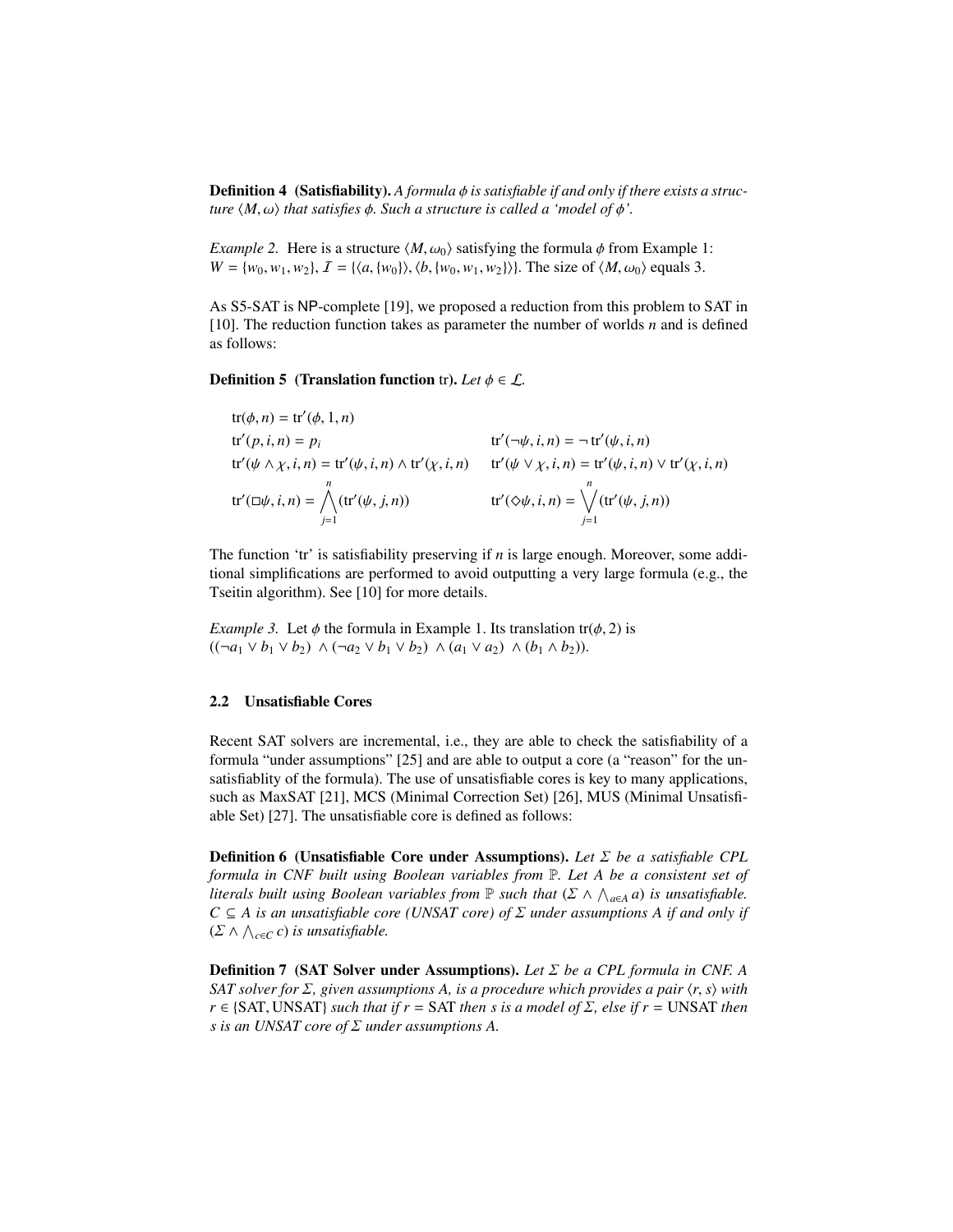#### 2.3 MSS and co-MSS

The problem of computing a Maximal Satisfiable Set of clauses (MSS problem) consists of extracting a maximal set of clauses from a formula in CNF that are consistent together [28]. The minimal correction subset (MCS or co-MSS) is the complement of its MSS.

**Definition 8.** Let  $\Sigma$  be a given unsatisfiable formula in CNF.  $S \subseteq \Sigma$  is a Maximal *Satisfiable Subset (MSS) of*  $\Sigma$  *if and only if*  $S$  *is satisfiable and*  $\forall c \in \Sigma \setminus S$ ,  $S \cup \{c\}$  *is unsatisfiable.*

**Definition 9.** Let an unsatisfiable formula  $\Sigma$  in CNF be given.  $C \subseteq \Sigma$  is a Minimal *Correction Subset (MCS or co-MSS) of*  $\Sigma$  *if and only if*  $\Sigma \setminus C$  *is satisfiable and*  $\forall c \in C$ ,  $\Sigma \setminus (C \setminus \{c\})$  *is unsatisfiable.* 

## 3 The MinS5-SAT problem

As pointed in [10], the necessary number of worlds to S5-satisfy a formula is bound by  $dd(\phi) + 1$ , where  $dd(\phi)$  is given in Definition 10 below.

**Definition 10** (Diamond-Degree). *The diamond degree of*  $\phi \in \mathcal{L}$ , noted dd( $\phi$ ), is de*fined recursively, as follows:*

> $dd(\phi) = dd'(nnf(\phi))$  $dd'(\top) = dd'(\neg \top) = dd'(p) = dd'(\neg p) = 0$  $dd'(\phi \wedge \psi) = dd'(\phi) + dd'(\psi)$ dd' $(\phi \lor \psi) = \max(\text{dd}'(\phi), \text{dd}'(\psi))$  $dd'(\Box \phi) = dd'$ ( $\phi$ ) dd'( $\Diamond \phi$ ) = 1 + dd'( $\phi$ )

We denote by  $nnf(\phi)$  the formula  $\phi$  in negation normal form (the negation applies only to propositional variables). Thus, we have that  $tr(\phi, dd(\phi) + 1)$  is equisatisfiable to  $\phi$ . Even if, in practice, we obtain very good results using this value as upper-bound, it seems far from the optimal value in all cases. For instance, in the model of Example 1, we can see redundancies: two worlds contain the same valuation. In contexts where the size of the returned model is critical, it makes sense to try to minimize it.

Consequently, in this article, we are interested in finding a model for a formula in S5 with the smallest number of worlds in its S5-structure. We call this problem the minimal S5 satisfiability problem and we define it as follows:

**Definition 11 (Minimal S5 Satisfiability).** A formula φ is min-S5-satisfied by a struc*ture*  $\langle M, \omega \rangle$  *(noted*  $\langle M, \omega \rangle \models_{min} \phi$ ) *if and only if*  $\langle M, \omega \rangle \models \phi$  *and*  $\phi$  *has no model*  $\langle M', \omega' \rangle$ <br>such that  $|M'| \leq |M|$ such that  $|M'| < |M|$ .

Definition 12 (Minimal S5 Satisfiability Problem). *Let a formula* φ *in* <sup>L</sup> *be given. The minimal S5 satisfiability problem (MinS5-SAT) is the problem of finding a structure*  $\langle M, \omega \rangle$  *such that*  $\langle M, \omega \rangle \models_{\min} \phi$ .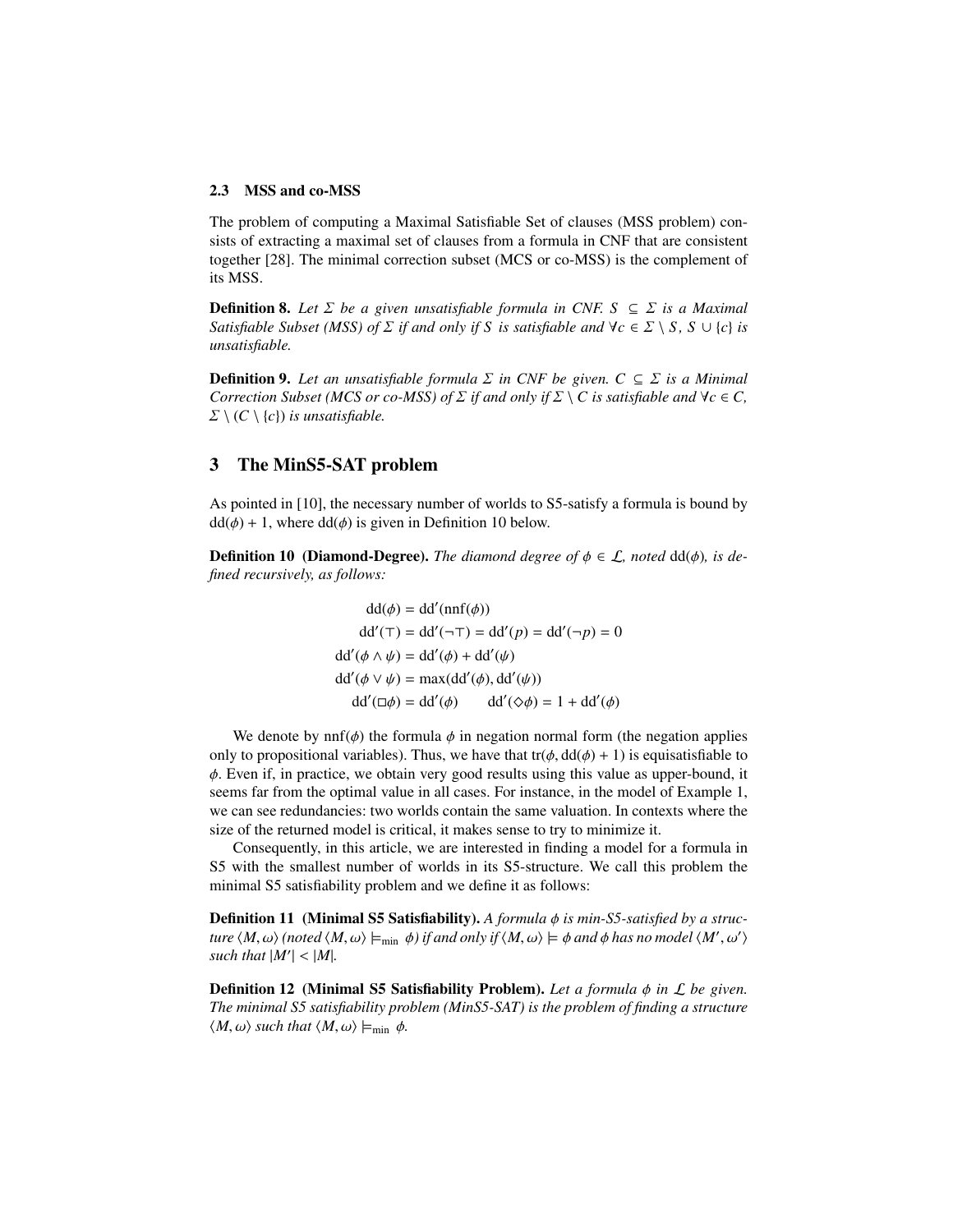Let us remark that obtaining the minimal model for  $\phi$  is not as simple as merging the worlds with the same valuations into only one world in any model of  $\phi$ . The minimality cannot be guaranteed that way. Let us go back to the Example 2 to illustrate this. There, we have  $dd(\phi) + 1 = 3$ . If we remove the redundancy, we obtain a model of size 2. However,  $\phi$  is also satisfied by the following structure containing only one world:  $W =$  ${w_0}, \mathcal{I} = {\langle a, {w_0} \rangle, \langle b, {w_0} \rangle}$ , which is a minimal model.

A very simple way to tackle this problem is to use the solver S52SAT [10] with a linear search strategy. Roughly, the procedure starts by trying structures of size  $b = 1$ . If no model is found, it iterates the process, each time increasing the value of *b* by 1. It iterates until a model of  $\phi$  is found or the upper bound  $dd(\phi) + 1$  is reached. This strategy is called 1toN. It is of course also possible to do it in reverse order: the procedure starts with  $b = dd(\phi) + 1$  and decreases the value of *b* by 1 (this is called Nto1). Yet another possibility is to use a binary search (called Dico).

However, these approaches are very naive. If we take, for instance, 1toN when the solution is a model of size *m*, it will perform *m* translations from S5 to SAT and then *m* calls to a SAT solver. The problem here is that such strategy does not take advantage of the previous UNSAT answer of the SAT solver to solve the new formula.

Modern SAT solvers are able to take advantage of previous calls when they are used incrementally [29]. The usual way to do that is to add selectors (assumptions) to the input formula and to get as output, on the suitable cases, some kind of "reason" for its unsatisfiability, in terms of these selectors. We propose here a way to add such selectors in the translation from S5 to SAT.

#### 4 Preliminary step: an assumption-based translation

The translation 'tr' proposed in [10] is based on a simple, yet effective, idea: let  $\phi$  be the input formula, every sub-formula of the form  $\Box \psi$  is translated to  $\bigwedge_{i=1}^{n}$   $tr(\psi, i, n)$ , whereas sub-formulas of the form  $\Diamond \psi$  are translated to  $\bigvee_{i=1}^{n} tr(\psi, i, n)$ . The number *n* is whereas sub-formulas of the form  $\Diamond \psi$  are translated to  $\bigvee_{i=1}^{n}$  tr( $\psi$ , *i*, *n*). The number *n* is<br>the number of possible worlds of the model being constructed. If we set  $n = dd(\phi) + 1$ the number of possible worlds of the model being constructed. If we set  $n = dd(\phi) + 1$ , we are guaranteed to have an equi-satisfiable formula on the output.

In order to take advantage of the ability of modern SAT solvers to return a reason for unsatisfiability, we can add selector variables  $s_i$  to enable or disable worlds  $w_i$ . We update the translation of  $\Box \psi$  to  $\bigwedge_{i=1}^{n} (\neg s_i \lor \text{tr}(\psi, i, n))$  and the one of  $\diamond \psi$  to  $\bigvee_{i=1}^{n} (s_i \land \text{tr}(\psi, i, n))$ . Worth noticing that due to the simplifications authorized in S5, the modalities  $tr(\psi, i, n)$ ). Worth noticing that due to the simplifications authorized in S5, the modalities cannot be embedded modalities. The modal depth equals 1. While the resulting CNF is be bigger than the original one, the size of the S5-model will now be decided by the number of satisfied selector variables. The complete translation function is given below:

**Definition 13** (Translation with selectors). Let  $\phi \in \mathcal{L}$ .

$$
tr_s(\phi, n) = tr_s'(\phi, 1, n)
$$
  
\n
$$
tr_s'(\phi, i, n) = p_i
$$
  
\n
$$
tr_s'(\psi, i, n) = -tr_s'(\psi, i, n)
$$
  
\n
$$
tr_s'(\psi \wedge \delta, i, n) = tr_s'(\psi, i, n) \wedge tr_s'(\delta, i, n)
$$
  
\n
$$
tr_s'(\psi \wedge \delta, i, n) = tr_s'(\psi, i, n) \wedge tr_s'(\delta, i, n)
$$
  
\n
$$
tr_s'(\psi \wedge \delta, i, n) = \bigwedge_{j=1}^n (\neg s_j \vee (tr_s'(\psi, j, n)))
$$
  
\n
$$
tr_s'(\psi \wedge \delta, i, n) = \bigvee_{j=1}^n (s_j \wedge (tr_s'(\psi, j, n)))
$$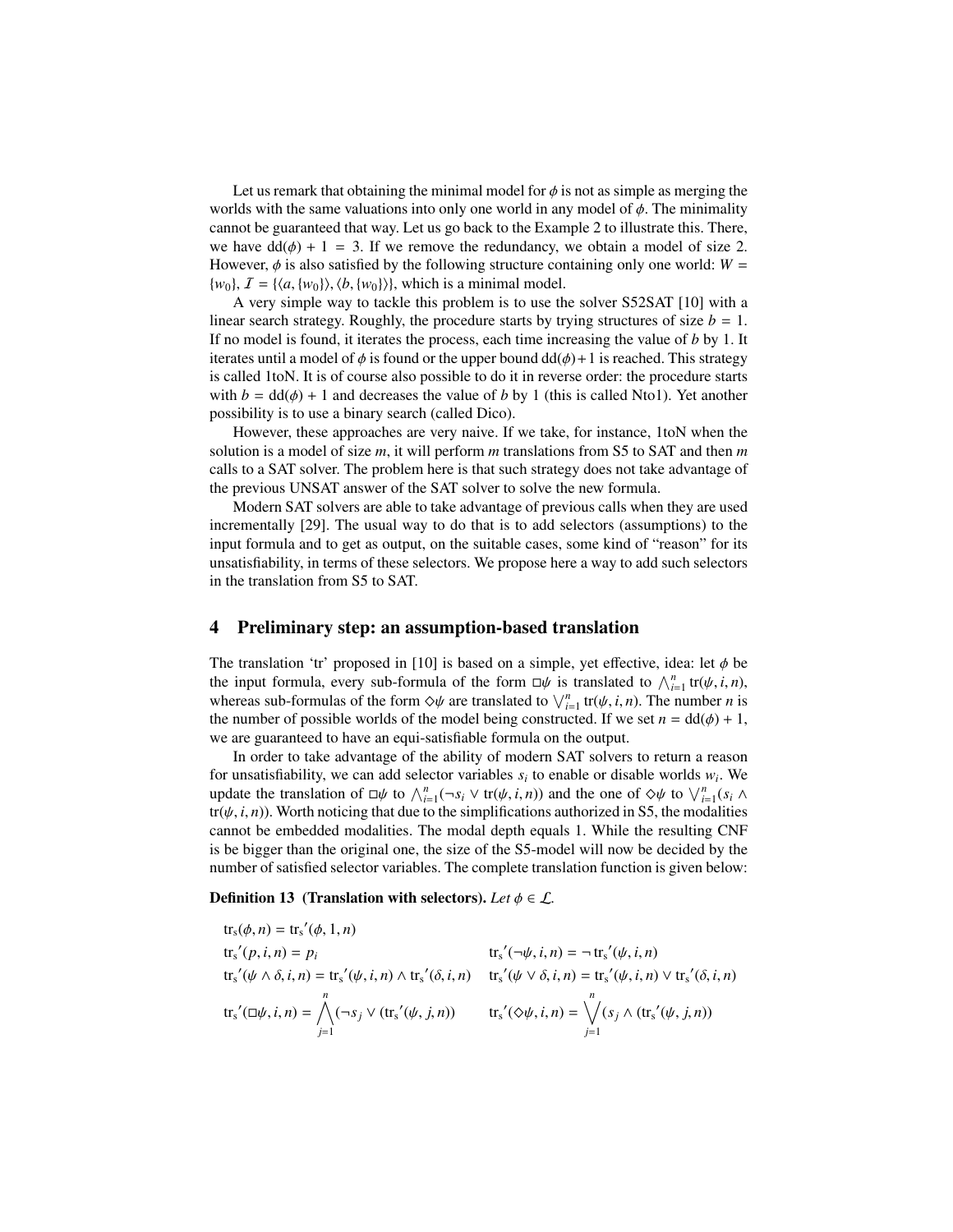An S5-model has to have at least one possible world (the current world). W.l.o.g., we consider that the current world is the world number 1, thus  $s<sub>1</sub>$  is always set to true. In the remainder of this article, we denote by  $tr_s(\phi)$  the formula  $(tr_s(\phi, dd(\phi) + 1) \wedge s_1)$  and the set of all selectors of  $tr_s(\phi)$  is denoted by  $S(\phi)$  (i.e.,  $S(\phi) = \{s_i \mid 1 \le i \le dd(\phi) + 1\}$ ).

*Example 4 (Example of 'tr<sub>s</sub>').* Let us go back to Example 1 and reuse the formula  $\phi$  =  $((\Box \neg a \lor \Diamond b) \land \Diamond a \land \Box b)$ . Its translation tr<sub>s</sub>( $\phi$ , 3) is:

$$
(\neg s_1 \lor (\neg a_1 \lor (s_1 \land b_1) \lor (s_2 \land b_2) \lor (s_3 \land b_3))) \land
$$
  
\n
$$
(\neg s_2 \lor (\neg a_2 \lor (s_1 \land b_1) \lor (s_2 \land b_2) \lor (s_3 \land b_3))) \land
$$
  
\n
$$
(\neg s_3 \lor (\neg a_3 \lor (s_1 \land b_1) \lor (s_2 \land b_2) \lor (s_3 \land b_3))) \land
$$
  
\n
$$
((s_1 \land a_1) \lor (s_2 \land a_2) \lor (s_3 \land a_3)) \land ((\neg s_1 \lor b_1) \land (\neg s_2 \lor b_2) \land (\neg s_3 \lor b_3)) \land s_1
$$

Intuitively, every formula with subscript *i* is a formula that is true at the possible world *i*. If the selector  $s_i$  is false, then the world  $i$  is not present in the model (and we do not care about the valuation of the propositions there in). Below, a formula that is equivalent to  $tr<sub>s</sub>(\phi, 3)$  but with  $s<sub>1</sub>$  and  $s<sub>2</sub>$  activated and  $s<sub>3</sub>$  deactivated.

$$
(\neg \top \lor (\neg a_1 \lor (\top \land b_1) \lor (\top \land b_2) \lor (\bot \land b_3))) \land (\neg \top \lor (\neg a_2 \lor (\top \land b_1) \lor (\top \land b_2) \lor (\bot \land b_3))) \land (\neg \bot \lor (\neg a_3 \lor (\top \land b_1) \lor (\top \land b_2) \lor (\bot \land b_3))) \land ((\top \land a_1) \lor (\top \land a_2) \lor (\bot \land a_3)) \land ((\neg \top \lor b_1) \land (\neg \top \lor b_2) \land (\neg \bot \lor b_3)) \land \top
$$

This formula is equivalent to  $(\neg a_1 \lor b_1 \lor b_2) \land (\neg a_2 \lor b_1 \lor b_2) \land (a_1 \lor a_2) \land (b_1 \land b_2)$ , which is the same as the one presented in Example 3. It corresponds to the problem of deciding if  $\phi$  is satisfiable in a model with 2 worlds.

As we can see, the problem of solving the minimal S5 satisfiability problem is now equivalent to the problem of satisfying  $tr_s(\phi, n)$  and minimize the number of  $s_i$ , for  $i > 1$  assigned to true (or equivalently maximize the number of *s* assigned to false)  $i > 1$ , assigned to true (or, equivalently, maximize the number of  $s_i$  assigned to false). Obviously, it can be seen as a pseudo-Boolean optimization problem [30], where the optimization function to be minimized is the number of selectors assigned to true. This problem is also often solved nowadays as an instance of the Partial MaxSAT problem [21], which consists in satisfying all the hard clauses (clauses that MUST be satisfied) and the maximum number of soft clauses (the clauses that are not mandatory). In our case, the hard clauses are those generated by the translation function, and the softclauses are the unit clauses  $\{\neg s_i \mid s_i \in S(\phi) \text{ and } i > 1\}$  built from the selector variables.<br>We can thus use state-of the art Partial MaxSAT solvers. However, it is not the only

We can thus use state-of-the-art Partial MaxSAT solvers. However, it is not the only way, as we show in the following section. By considering the structure of S5-models, extracting a MSS can also be used to decide the problem.

W.l.o.g., in the following sections, we represent a set of unit soft clauses as the set of selectors composing it (eg.: { $s_2$ ,  $s_3$ ,  $s_4$ } rather than { $\neg s_2$ ,  $\neg s_3$ ,  $\neg s_4$ }).

# 5 First insight: cardinality optimality equals subset optimality

In the Section 2.3, we defined the MSS problem. It is also possible to define a partial version of the MSS problem, where the objective is to compute a MSS such that some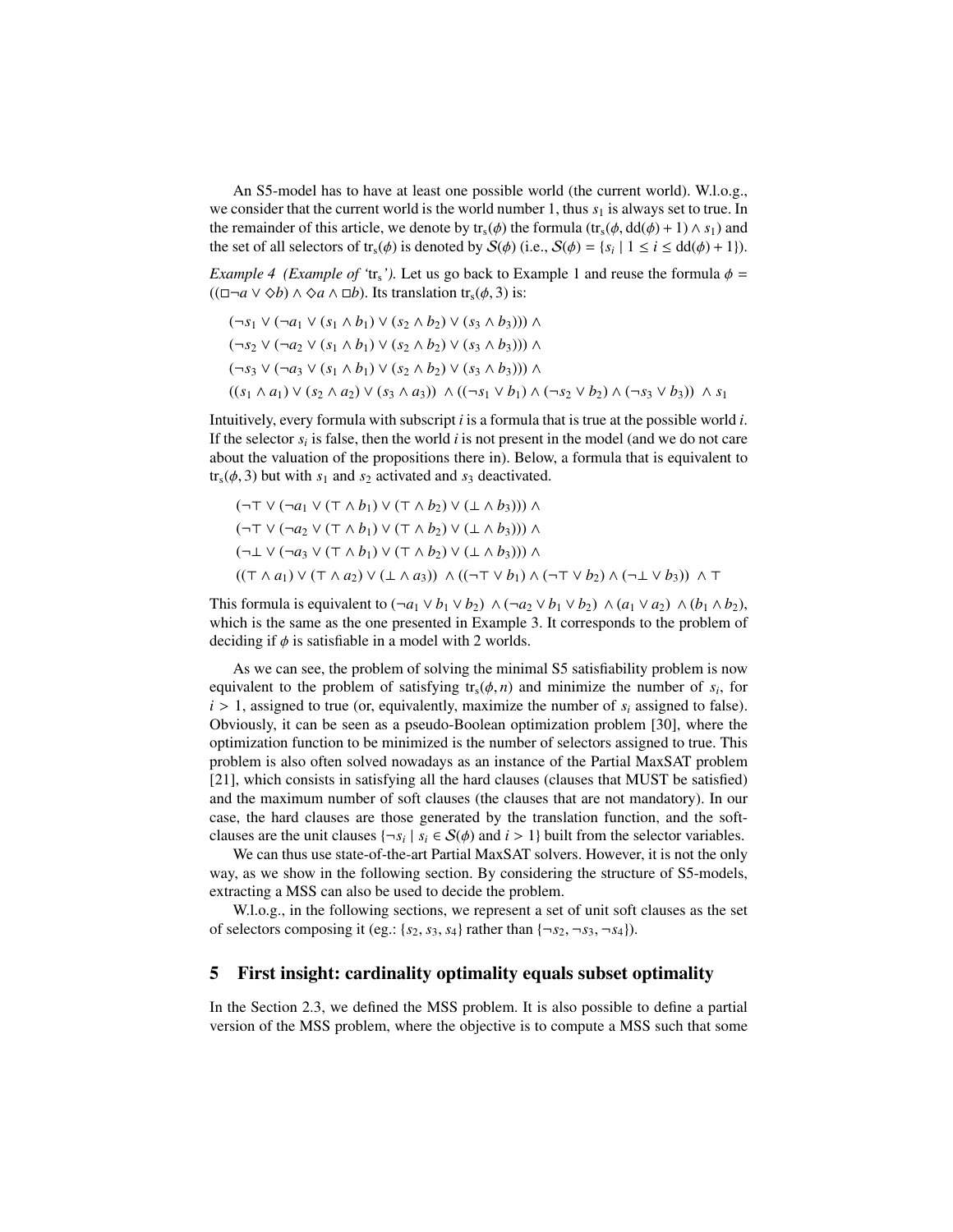given subset of the clauses (the hard clauses) must be satisfied. This problem is related to the Partial MaxSAT problem. In fact, a solution to a Partial MaxSAT problem is one of the biggest MSS that satisfies the set of hard-clauses. In general, a partial MSS is not a solution to a Partial MaxSAT problem but, in the specific case of MinS5-SAT, a partial MSS is also a solution to its corresponding Partial MaxSAT problem, which means that in that specific context, subset optimality (MSS) is equivalent to cardinality optimality (MaxSAT).

**Proposition 1.** *Let*  $\Sigma = \text{tr}_s(\phi, \text{dd}(\phi) + 1)$  *a CNF, and let*  $\chi$  *be the formula*  $\bigwedge_{i=2}^{\text{dd}(\phi)+1} \neg s_i$ .<br>An MSS of  $(\Sigma \wedge \chi)$  where  $\Sigma$  is the set of hard clauses is also a solution to the Partial *An MSS of* (Σ <sup>∧</sup> χ)*, where* Σ *is the set of hard clauses, is also a solution to the Partial* MaxSAT *problem*  $(\Sigma \wedge \chi)$ .

The proof of Prop. 1 uses the following lemma.

**Lemma 1.** Let  $\Sigma = \text{tr}_{\text{s}}(\phi, n)$ , and let  $\chi$  be the formula  $\bigwedge_{s_i \in S'} \neg s_i$ , where  $S' \subseteq S(\phi)$ . If  $(\Sigma \land \chi)$  is satisfiable then so is the formula  $(\Sigma \land \chi')$  where  $\chi'$  is obtained from  $\chi$  by  $(\Sigma \wedge \chi)$  is satisfiable then so is the formula  $(\Sigma \wedge \chi')$ , where  $\chi'$  is obtained from  $\chi$  by<br>replacing the occurrences of one selector  $s \in S'$  by another selector  $s' \in S(\phi) \setminus S'$ *replacing the occurrences of one selector*  $s \in S'$  *by another selector*  $s' \in S(\phi) \setminus S'$ .

*Proof (sketch).* The proof is done by an induction on the length of the formula φ. In the induction base,  $\Sigma = p$ , for some  $p \in \mathbb{P}$ . We have  $\Sigma = p_1$ ,  $\chi = \neg s_1$  and  $S(\phi) = \{s_1\}$ , which means that the claim is true (because  $S(\phi) \setminus S' = \emptyset$ ). We have several cases on the induction step. Since their proofs are all similar, we show only one them here. Let  $\phi = \Box \phi'$ . We have  $\Sigma = \bigwedge_{i=1}^{n} (\neg s_i \vee \text{tr}_s(\phi', i, n)), \chi = \bigwedge_{s_i \in S'} \neg s_i$ , and  $\mathcal{S}(\phi) = \{s_1, \dots, s_n\}$ .<br>Now let  $v'$  be obtained from  $v$  where *s*, is replaced by  $s_i \in S(\phi) \setminus S'$ . If  $(\Sigma \wedge v_i)$  is Now, let  $\chi'$  be obtained from  $\chi$  where  $s_i$  is replaced by  $s_j \in S(\phi) \setminus S'$ . If  $(\Sigma \wedge \chi)$  is restricted by a model M then we construct a new model M' which equals M except satisfied by a model  $M$  then we construct a new model  $M'$ , which equals  $M$  except that the truth assignment of all propositional variables with subscript *i* are the same as those with subscript *j*. We immediately have that if  $M \models \chi$  then  $M' \models \chi'$ . We also have that if  $M \models \neg s$ , then  $M' \models \neg s$ . Finally, for each  $1 \le i \le n$  if  $M \models \text{tr} (d' \text{ } i \text{ } n)$ ) then that if  $M \models \neg s_i$  then  $M' \models \neg s_j$ . Finally, for each  $1 \le i \le n$ , if  $M \models \text{tr}_s(\phi', i, n)$  then  $M' \models \text{tr}(\phi', i, n)$  by the induction hypothesis (since the length of  $\phi'$  is strictly smaller  $M' \models tr_s(\phi', j, n)$ ), by the induction hypothesis (since the length of  $\phi'$  is strictly smaller than that of  $\phi$ ). Therefore,  $M' \models \sum \phi, \psi'$ than that of  $\phi$ ). Therefore,  $M' \models \Sigma \land \chi'$ .

*Proof* (of Prop. 1). Towards a contradiction, assume that there exists a MSS  $\delta_1 = (\Sigma \wedge$  $\chi_1$ ), where  $\chi_1 = \bigwedge_{s \in S_1} \neg s$ , which is not the biggest one. Thus, there exists another MSS<br>  $\delta_2 = (\Sigma \Delta \chi_2)$ , where  $\chi_2 = \Lambda$ ,  $\Box$   $\Box$  s and such that  $|\mathcal{S}_1| \leq |\mathcal{S}_2|$ . Now, let  $\mathcal{S}_2 = \mathcal{S}_2$  if  $\mathcal{S$  $\delta_2 = (\Sigma \wedge \chi_2)$ , where  $\chi_2 = \bigwedge_{s \in S_2} \neg s$  and such that  $|S_1| < |S_2|$ . Now, let  $S_3 = S_2 \setminus \{s\} \cup \{s'\}$ , where  $s \in S_2$  and  $s' \in S_1$ . By Lemma 1, the formula  $\delta_2 = (\Sigma \wedge \chi_2)$ , where  $\chi_2 = \Lambda$ ,  $s \to s$ where  $s \in S_2$  and  $s' \in S_1$ . By Lemma 1, the formula  $\delta_3 = (\Sigma \wedge \chi_3)$ , where  $\chi_3 = \bigwedge_{s \in S_3} \neg s$ <br>is satisfiable, because it is  $\delta_2$  with one of the selectors of  $S_2$  in  $\chi_2$  replaced by another is satisfiable, because it is  $\delta_2$  with one of the selectors of  $S_2$  in  $\chi_2$  replaced by another selector. It is easy to see that one can keep replacing selectors in this set until we have the set  $S_k$ , such that  $S_1 \subseteq S_k$ . The formula  $\delta_k = (\Sigma \wedge \chi_k)$ , where  $\chi_k = \bigwedge_{s \in S_k} \neg s$ , is estisfiable by applying Lemma 1  $|S_k|$  times. Then  $\delta_k$  a MSS that includes  $\delta_k$ , which satisfiable, by applying Lemma 1 |S<sub>1</sub>| times. Then  $\delta_k$  a MSS that includes  $\delta_1$ , which contradicts the assumption. This means that every MSS of the initial formula is one of the biggest ones. Therefore, any MSS of ( $\Sigma \land \chi$ ) is also a solution to the partial MaxSAT problem ( $\Sigma \land \chi$ ).  $\square$ problem  $(\Sigma \wedge \chi)$ .

As a direct consequence of Prop. 1, we can always find a MSS such that the indexes of the selectors inside it are contiguous. This means that we can consider an optimisation that reduces the search space (breaks the symmetries), by adding the following:

$$
\left(\bigwedge_{i=1}^{n-1} \neg s_i \to \neg s_{i+1}\right) \tag{1}
$$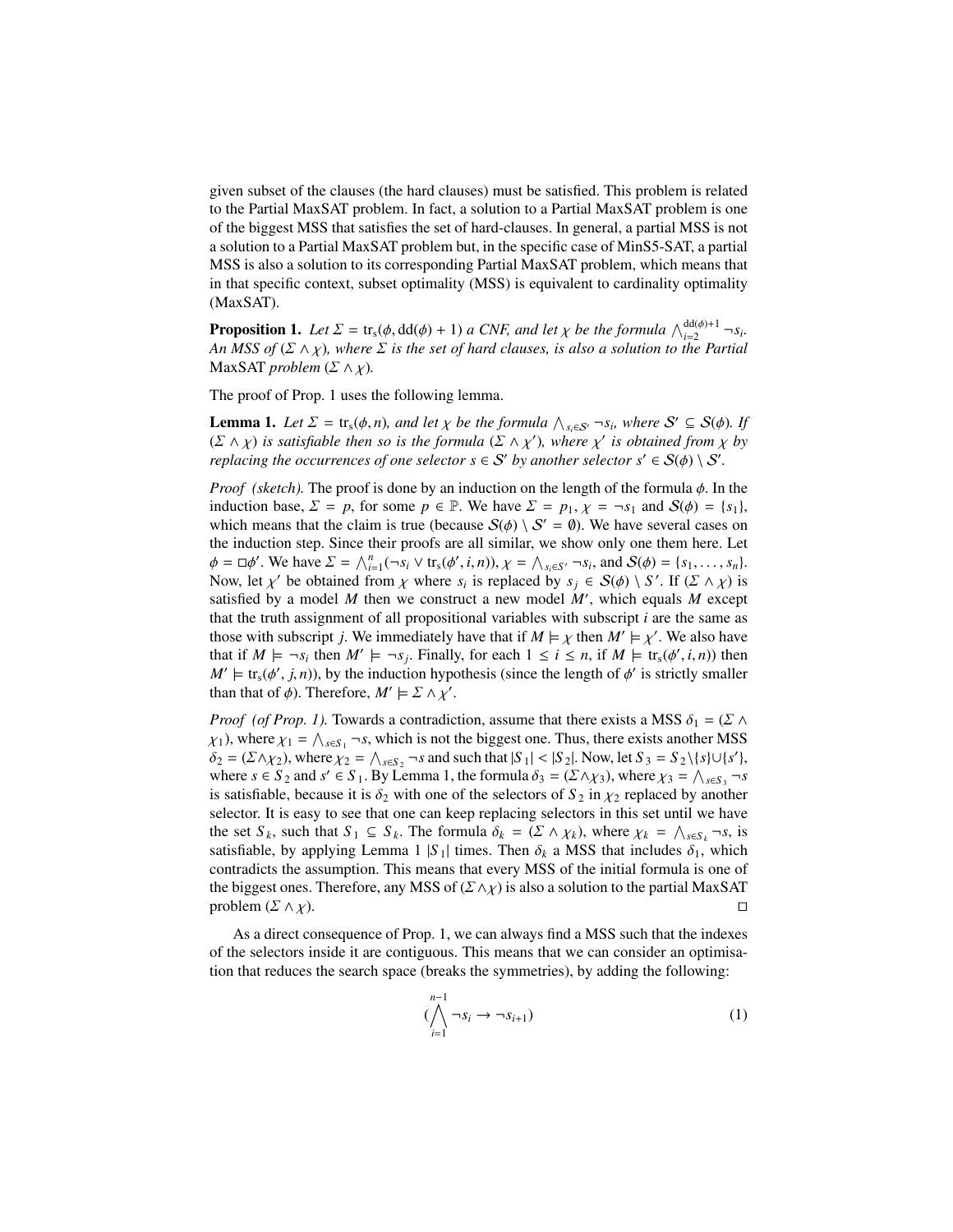By giving as input  $tr_s(\phi, n)$  plus  $S(\phi)$ , we can solve the MinS5-SAT problem with a MaxSAT solver, or a Pseudo Boolean (PB) solver. If we also add Equation 1 to the input, we can then use a MSS-extractor. However, we demonstrate in the following section that we can push the envelope by considering a dedicated approach using an incremental SAT solver with unsatisfiable cores.

### 6 Second insight: only core size matters

Consider the following example: let  $\phi$  be the input formula and let  $dd(\phi) + 1 = 10$ . We translate  $\phi$  using selectors and start looking for a model for it. Assume that, after some computation, we conclude that 4 worlds cannot be deactivated altogether, i.e., if the selectors  $s_i$ ,  $s_j$ ,  $s_k$  and  $s_l$  are set to false, we have an inconsistency. We can infer from that information that we will need at least 7 worlds in the S5-model for  $\phi$ . This comes from the fact that the '4 worlds which cannot be deactivated altogether' can be, in fact, any group of 4 worlds. Indeed, in the sequel, we demonstrate that if we have a group of *m* selectors forming an unsatisfiable core and the upper-bound equals *n*, then we need at least  $(n - m + 1)$  worlds in the S5-model of the input formula.

**Proposition 2.** Let  $\phi \in \mathcal{L}$  *such that*  $dd(\phi) + 1 = n$ . If C is an UNSAT core of  $\phi$  under *assumptions*  $S(\phi)$  *then*  $\text{tr}_s(\phi, n')$  *is unsatisfiable for all*  $n' \in \{1, ..., (n - |C|\}$ *.* 

Lemma 2. *If C is an UNSAT core of* φ *with assumptions* <sup>S</sup>(φ) *then any set of literals*  $C' = \{\neg s \mid s \in S(\phi)\}\$  *such that*  $|C'| = |C|\$  *is an UNSAT core of*  $\phi$ *.* 

*Proof.* Assume that *C* is an UNSAT core of  $\phi$  with assumptions  $S(\phi)$ . We have that  $(\phi \land \land_{l \in C} l)$  is unsatisfiable. Now, towards a contradiction, also assume that there exists a set  $C' = l - s | s \in S(\phi)$  such that  $|C'| = |C|$  and  $(\phi \land \land \neg s - s)$  is satisfiable. By a set *C'* = {¬*s* | *s* ∈ *S*( $\phi$ )} such that  $|C'| = |C|$  and  $(\phi \land \land_{s \in C} \neg s)$  is satisfiable. By Lemma 1, we can obtain a new set  $D$  from  $C'$  by replacing the selectors in  $C'$  by those in *C* such that  $(\phi \land \land_{s \in D} \neg s)$  is satisfiable. Because  $D = C$ , we have a contradiction.<br>Therefore any set of literals *C'* obtained as such is an UNSAT core of  $\phi$ Therefore, any set of literals *C'* obtained as such is an UNSAT core of  $\phi$ .

*Proof (of Prop. 2).* The formula has *n* worlds. The SAT solver returns a core *C* of size *m*. So one of the selector has to be true. But due to Lemma 2, we have to put at least one selector to true to all the possible unsatisfiable cores of size *m*. Said otherwise, we must have  $(n - m + 1)$  selectors to be true together, or the formula will be necessarily unsatisfiable. This also means that  $\forall b' \in [1 \dots (n-m)]$  tr<sub>s</sub>( $\phi$ ,  $b'$ ) is unsatisfiable.  $\Box$ 

Using this property, it is possible to construct an iterative algorithm which is based on incremental SAT. The SAT solver will be able to return an unsatisfiable core, and by interpreting it in the specific case of S5 as explained in Prop. 2, we can refine the bound used in the translation. The procedure starts by trying structures of size  $b = 1$ . If no model is found, it iterates the process, each time increasing the value of *b* by  $(dd(\phi) + 1 - |s| + 1)$  (where |*s*| is the size of the core). It iterates until a model of  $\phi$ is found or the upper bound  $dd(\phi) + 1$  is reached. Note that |*s*| strictly decreases at each step, because we strictly increase the number of satisfied selectors. The approach *Dicho<sup>c</sup>* is similar.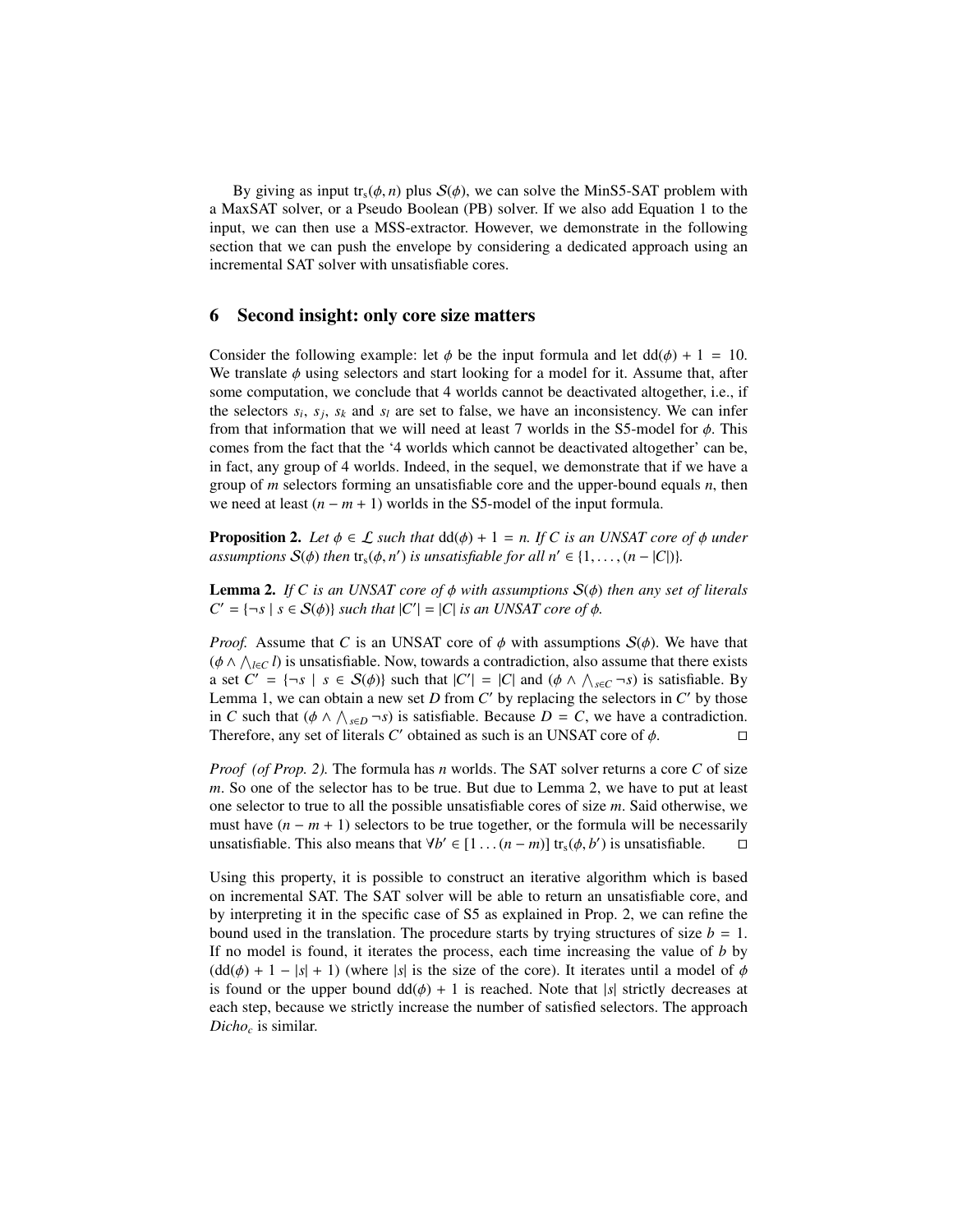### 7 Experimental results

We compared several different approaches to the MinS5-SAT problem: S52SAT [10] with five different strategies: 1toN*c*, 1toN, Nto1, Dicho*c*, Dicho. CNF plus MaxSAT solver: maxHS-b [31], mscg2015b [32], and MSUnCore [33]. Pseudo-Boolean (PB) translation plus *PB* solver: NaPS [34], SAT4J-PB [35], SCIP [36]. CNF plus symmetry breaking plus MCS extraction with the LBX solver [37].

To see the impact of our minimisation, we use the state-of-the-art modal logic S5 solver S52SAT with glucose (4.0) as embedded SAT solver [29] (with its caching activated). We selected MaxSAT solver which have shown good performances in the MaxSAT competition 2016 [38]. We also considered LMHS-2016 [39] but, unfortunately, we did not manage to compile it due its multiple links to other software and our configuration environment.

Despite our through research, we could not find benchmarks for modal logic S5. Due to this fact, we chose to use the following benchmarks for modal logics K, KT and S4: TANCS-2000 modalised random QBF (MQBF) formulae [40] complemented by additional MQBF formulae provided by [41]; LWB K, KT and S4 formulae [42], with 56 formulae chosen from each of the 18 parametrized classes, generated from the script given by the authors of [9]; and Randomly generated 3*CNFKS P* formulae [43] of modal depths 1 and 2. The benchmarks are classified as SAT or UNSAT in [9,42]. However, we kept only the benchmarks satisfied in their original logic to see the impact of a potential use of a S5-solving as a preprocessor for other modal logics. We have no interest with the UNSAT benchmarks because the unsatisfiability in K,KT and S4 implies the unsatisfiability in S5. We also proposed new benchmarks based on planning with uncertainties in the intial states, to check the performance of the different approaches on structured benchmarks. In such planning problems, some fluent *f* may be initially true, initially false, or neither. I the latter case, two different initial situations are possible. As a result, instead of a single initial state  $s<sub>0</sub>$ , we may have several different initial states, which are consistent with available knowledge about the system (see [23] for more details and applications). By construction, all instances considered here have a plan to minimize. Modal logic S5 formulas are generated with a CEGAR approach [44]. We increase the value of the bounded-horizon until we reach the smallest value for which there exists a plan as explained in [45].

We performed experimental evaluations on a variety of planning benchmarks. It includes the traditional conformant benchmarks, namely: Bomb-in-the-toilet, Ring, Cube, Omelet and Safe (see [46] for more details) modeled here as planning with uncertainties in the initial state. We also performed evaluations on classical benchmarks: Blocksworld, Logistics, and Grid, in which the authors of [47] introduced uncertainty about the initial state. All the benchmarks are available for download<sup>1</sup>.

To select the "minimalizable" benchmarks, we set a time-out of 1500 seconds. We managed to solve 28 benchmarks out of the 119 available. We tried other solvers: Spartacus [48] solved 15 instances and SPASS [49] solved 5, with both being a subset of the 28 solved by S52SAT. Our generator has negligible execution times and is available for

<sup>&</sup>lt;sup>1</sup> https://fai.cs.uni-saarland.de/hoffmann/ff/cff-tests.tgz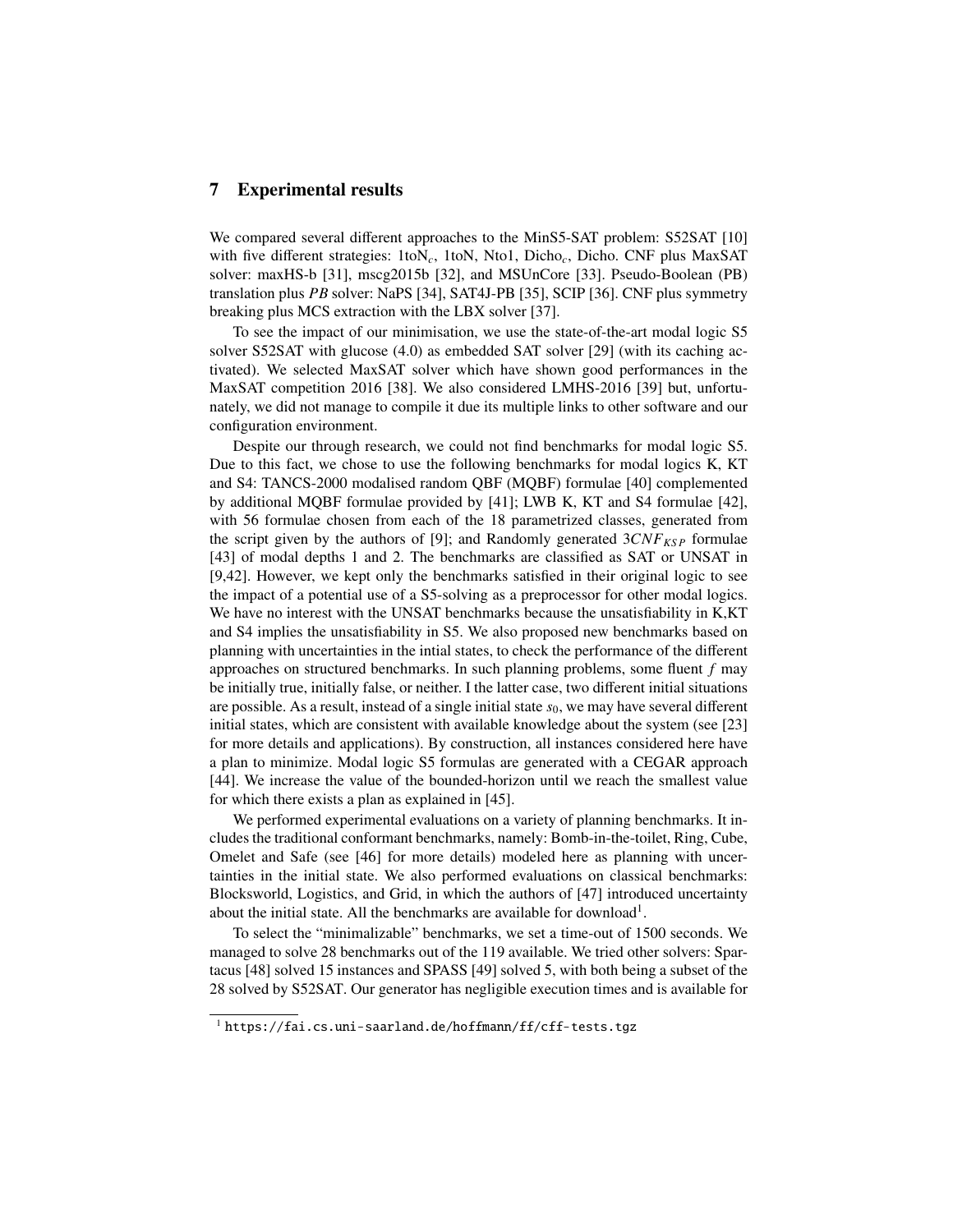

download<sup>2</sup> . Each of these benchmarks has a plan of size *N* (where *N* can be different for each benchmark) which has been verified. We then generated modal logic benchmarks from these instances by fixing the horizon at  $N$ ,  $N + 1$ , ...,  $N + 9$  having thus 280 benchmarks, all S5-satisfiable, to test our minimisation techniques.

The benchmarks and the different solvers (especially S52SAT, which is the one translating the formulas into propositional logic) are available<sup>3</sup>. The experiments ran on a cluster of Xeon 4 cores, 3.3 GHz, running CentOS 6.4. The memory limit is set to 32GB and the runtime limit is set to 900 seconds per solver per benchmark. In the following tables, we provide the number of benchmarks for which a minimal S5 model is found. In bold face, the best result for each row/column. The VBS (Virtual Best Solver) represents the union of the benchmarks solved by all the approaches.

#### 7.1 State-of-the-art modal logics benchmarks

*Logic WorkBench (LWB) Benchmarks* All the results are reported in the Table 1. The difference in the results between the approaches using S52SAT and the MaxSAT solvers came from the fact that MaxSAT solvers cannot take into account inherent properties of modal logic S5. They have embedded cardinality constraints used to count the number of satisfied/falsified clauses to return the smallest model. By comparing the results of 1toN and 1toN*<sup>c</sup>* in number of benchmarks solved, one could think that selectors do not make much difference. But the runtime provides a different picture, as in the scatter plot depicted in Figure 1. The x-axis corresponds to the time used by  $1$ toN<sub>c</sub> while the yaxis corresponds to the time used by 1toN to solve these problems. As expected, 1toN*<sup>c</sup>* performs less iterations and thus calls the SAT solver fewer times. We remark that the

<sup>2</sup> http://www.cril.fr/~montmirail/planning-to-s5/

 $3$  http://www.cril.fr/~montmirail/s52SAT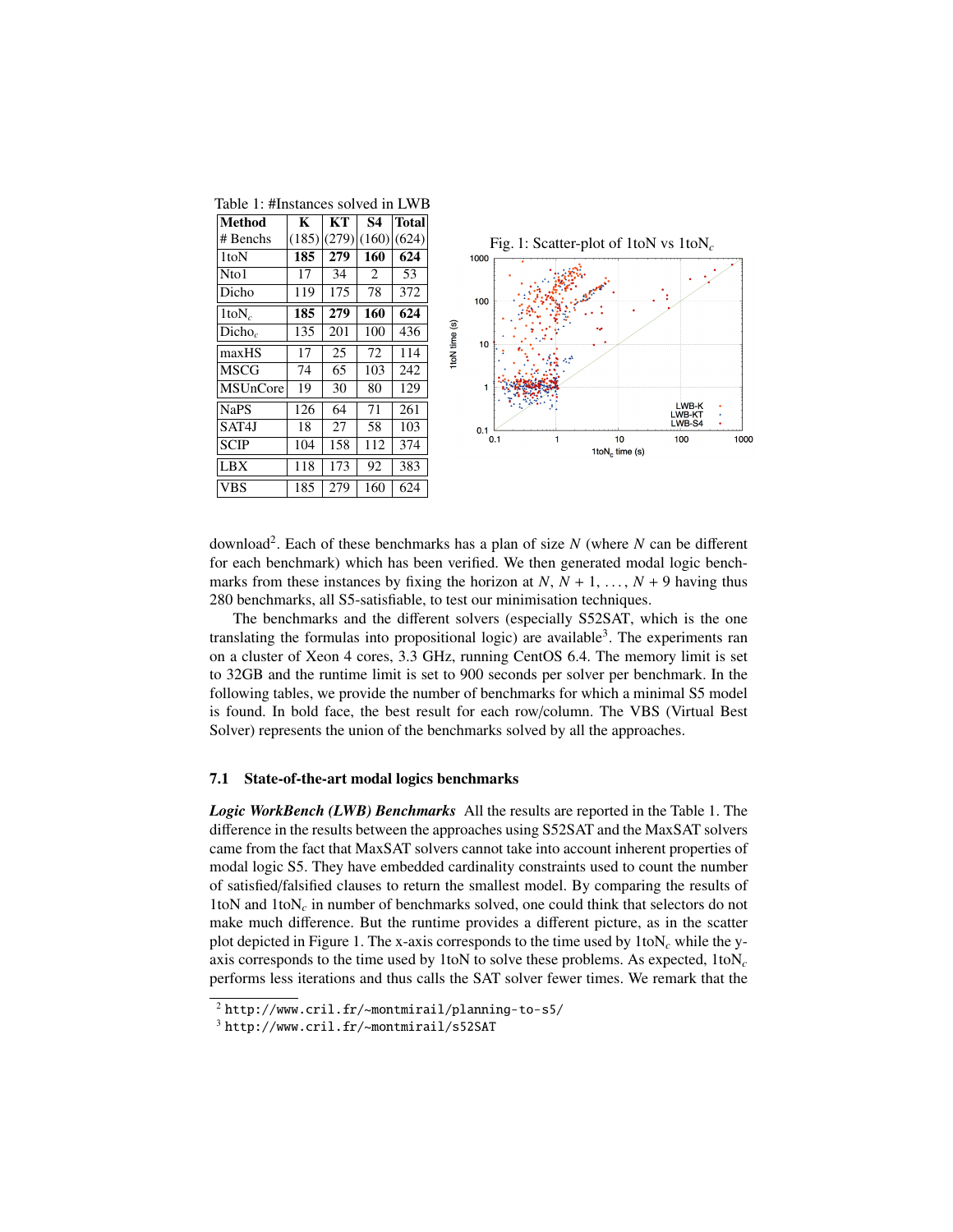Table 2: #instances solved 3*CNFKS P*

| <b>Benchs</b> |  |    |  |    | 1toN Nto1 Dicho  1toN <sub>c</sub>  Dicho <sub>c</sub>   maxHS MSCG MSUnCore  NaPS SAT4J SCIP  LBX  VBS |  |  |  |
|---------------|--|----|--|----|---------------------------------------------------------------------------------------------------------|--|--|--|
| $ md=1(62) $  |  | 62 |  |    |                                                                                                         |  |  |  |
| $md=2(27)$    |  |    |  |    |                                                                                                         |  |  |  |
| Total (89)    |  | 89 |  | 42 |                                                                                                         |  |  |  |

Table 3: #instances solved in *MQBF*

| Benchs                                            |  |  |  |  |     |    |     | $\frac{1}{2}$ [1toN Nto1 Dicho  1toN <sub>c</sub>  Dicho <sub>c</sub>   maxHS MSCG MSUnCore  NaPS SAT4J SCIP  LBX  VBS |     |                         |  |             |  |
|---------------------------------------------------|--|--|--|--|-----|----|-----|------------------------------------------------------------------------------------------------------------------------|-----|-------------------------|--|-------------|--|
| $\varphi$ dbf (56)    56    55    56    56    56  |  |  |  |  |     | 56 | 56  | 56                                                                                                                     | 55  | 48                      |  | 56 56 56 56 |  |
| $ {\rm qbfS} (171)    171   0   171    171   171$ |  |  |  |  |     |    | 156 |                                                                                                                        | 144 | 140   155    167    171 |  |             |  |
| $  \text{Total } (227)    227   55   227    227$  |  |  |  |  | 227 | 56 | 212 | 56                                                                                                                     | 199 | 188                     |  | 223    227  |  |

solver took less than 10 seconds for the majority of the instances. It turns out that it makes sense to consider this approach as a pre-processing for a more generic minimal modal logic SAT solver (eg., for logics K, KT and S4). Indeed if we find a minimal model in S5, we obtain in the same way an upper-bound on the size of the minimal model in K, KT and S4.

3*CNFKS P benchmarks* The randomly generated 3*CNFKS P* formulae [43] of depths 1 and 2 consist of 1000 formulae, where 457 are satisfiable in modal logic K and 89 are satisfiable in S5. All the results are reported in the Table 2. As for LWB, 1toN and Dicho are better than Nto1 because the minimal models found are relatively small. It is interesting to notice that the modal depth of the formulas influences the result. This is surprising due to the fact that, in S5, all formulae can be reduced to modal depth 1. In fact, many instances with modal depth 2, that are SAT in modal logic K, are UNSAT in modal logic S5.

*Randomly Modalized QBF (MQBF) benchmarks* Originally, this benchmark set contains 1016 formulas, among them 617 are SAT while 399 are UNSAT in K. All the results are reported in the Table 3. Dicho, Dicho*c*, 1toN and 1toN*<sup>c</sup>* approaches are better than the other ones. Moreover, it is interesting to see that the whole qbf family is in fact *S* 5-satisfiable, even though they are normally used to evaluate modal logic K solvers. It is worth noticing that the performance of a MaxSAT or a PB approach are globally worse than the MSS-extaction approach. However, if we add the symmetry breaking from Equation 1 then the performances become equivalent.

*Structured Benchmarks: Planning with uncertainties* As in the random and crafted benchmarks before, we can see in Figure. 2c that the use of selectors allows us to solve more benchmarks. But, surprisingly, here the best approach is to use a dichotomic search instead of a linear search from 1 to N. This is mainly due to the size of the smallest model, which is rarely a small number, as it was the case in LWB for example. Moreover, each call to the SAT solver is more time-consuming because the instances are harder to solve in practice. This again reminds us that the benchmarks considered can influence the result obtained.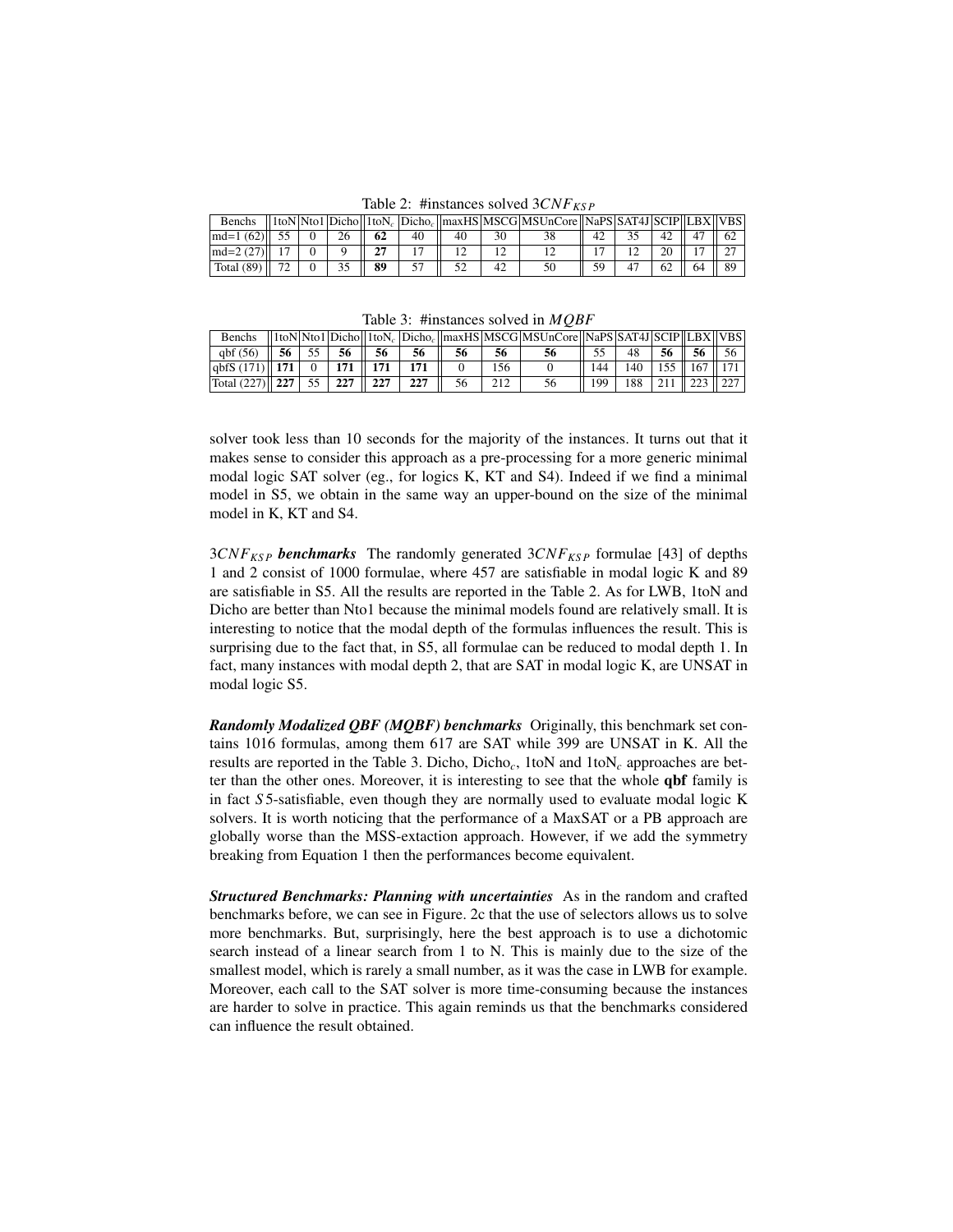

(c) #instances solved in Planning

Fig. 2: Results on Planning and analysis of the overhead

*Minimization overhead* We can see on Figure. 2a that it requires only an acceptable over-head computation to get the smallest model possible instead of the first one returned by the solver (from less than 10s to less than 40s). On the other hand, as we can see on Figure. 2b the minimization can reduce drastically the size of the returned model. Moreover, we can also see the structural difference between randomly generated instances, that can finally be solved with only few worlds, and 'real-world' applications instances that need a larger number of worlds to be solved. There is also a gain against other solvers able to output a model (Figure 2d), such as Spartacus [48]. Note that we could only compare Spartacus models on planning problems because Spartacus is dedicated to modal logics K, KT and S4, not S5. However, on those specific benchmarks, since the modal depth is one and all K-models on those benchmarks are S5 models, we can compare their size. Note also that Spartacus outputs an open-saturated tableau (which indicates the existence of a model) and not a full model which should be even larger (see [50] for more details).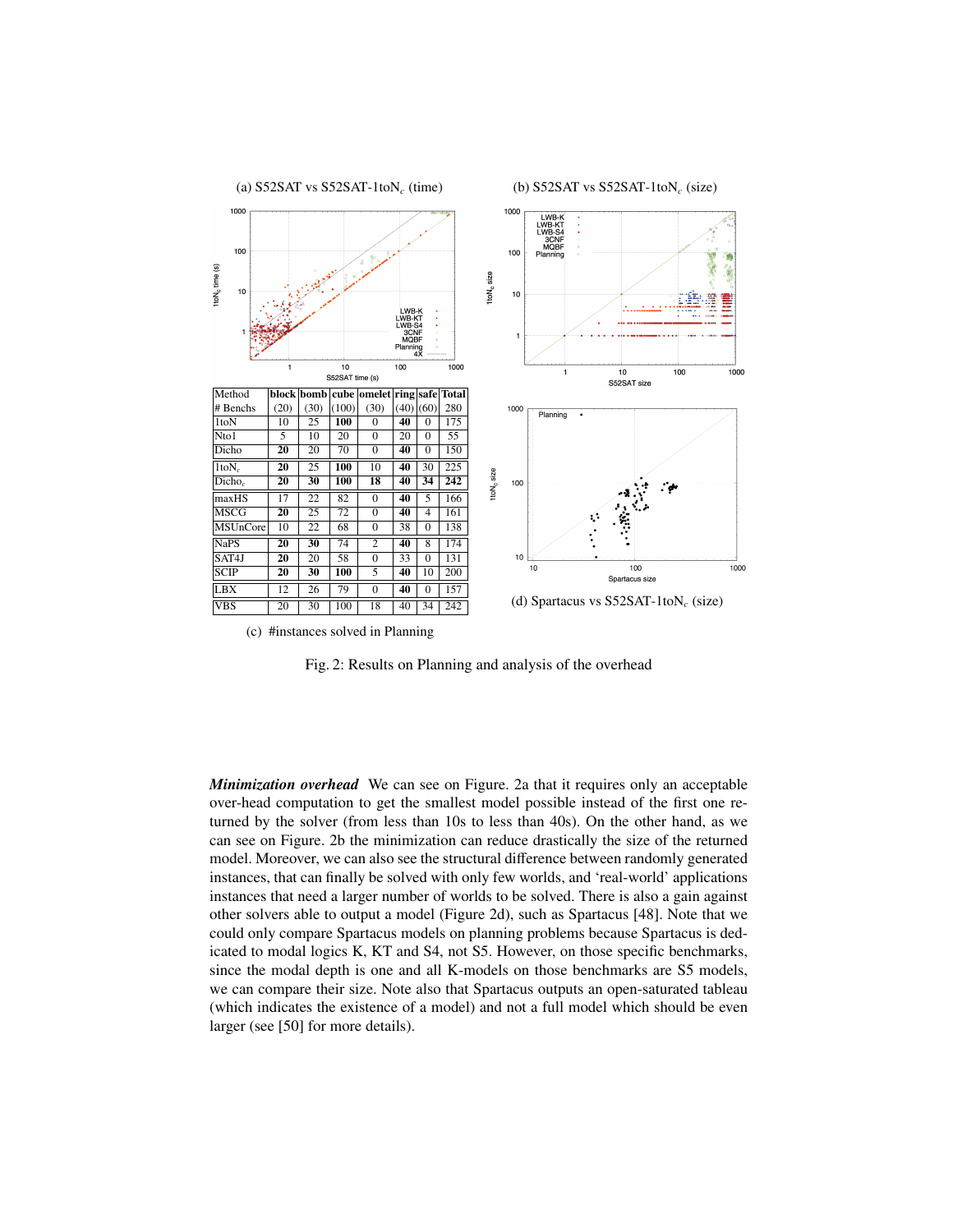## 8 Conclusion

We defined in this article a new optimisation problem that we call the minimal S5 satisfiability problem (MinS5-SAT). It is the problem of finding the smallest S5-model w.r.t. the number of possible worlds. We demonstrated that this problem can be reduced to the problem of extracting a Maximal Satisfiability Set of clauses (MSS) and thus, can be solved with a MSS-extractor or one of the state-of-the-art PB or MaxSAT solvers. We also showed that, thanks to an inherent property of modal logic S5, this problem can also be solved using unsatisfiable cores in an incremental SAT procedure. The latter approach is the one that obtained the best performance in our experiments.

We applied these different techniques to various benchmarks: randomly generated formulas and also formulas expressing planning with uncertainties problems. Experimental results showed that the best technique for one set of benchmarks is not necessarily the best technique for the other, reminding us the importance of the choice of benchmarks in experimental evaluations. The technique used obtained huge gains in the size of the output models, when compared to the other approaches that do not try minimisation. In addition, the overhead imposed by the minimisation is acceptable. Therefore, we believe that finding minimal models for modal logic formulas is an interesting task. We can also mention that smaller models are more user-friendly, they permit to speedup the model checking phase and, in addition, some real-applications may prefer "smaller solutions" (smaller plans, for instance).

One possible future work is the application of these techniques to other NP-complete modal logics such as KD45 which is the belief counterpart of S5. Moreover, one could also try to solve the Minimal Satisfiability Problem without the use of a SAT solver, e.g. To compute the auto-bisimilar of a model retured by a Tableau proved such as Spartacus [48]. Also, one could try to solve the more general Minimal Modal Logic Satisfiability Problem (MinML-SAT), for which the standard satisfiability problem is typically PSPACE-hard. For instance, it would be interesting to try to filter the Minimal modal logic K satisfiability problem with the Minimal S5 satisfiability problem. It is known that satisfiability in S5 entails the satisfiability in K. If one finds a minimal S5-model of size *n* for a formula  $\phi$  then the minimal K-model for  $\phi$  has at most *n* possible worlds. This insight may help improving a naive search for the minimal K-model, because the only known bound *b* for modal logic K is an exponential function on the length the input formula.

#### Acknowledgments

We thank the anonymous reviewers for their insightful comments. Part of this work was supported by the French Ministry for Higher Education and Research, the Nord-Pas de Calais Regional Council through the "Contrat de Plan État Région (CPER) DATA" and an EC FEDER grant.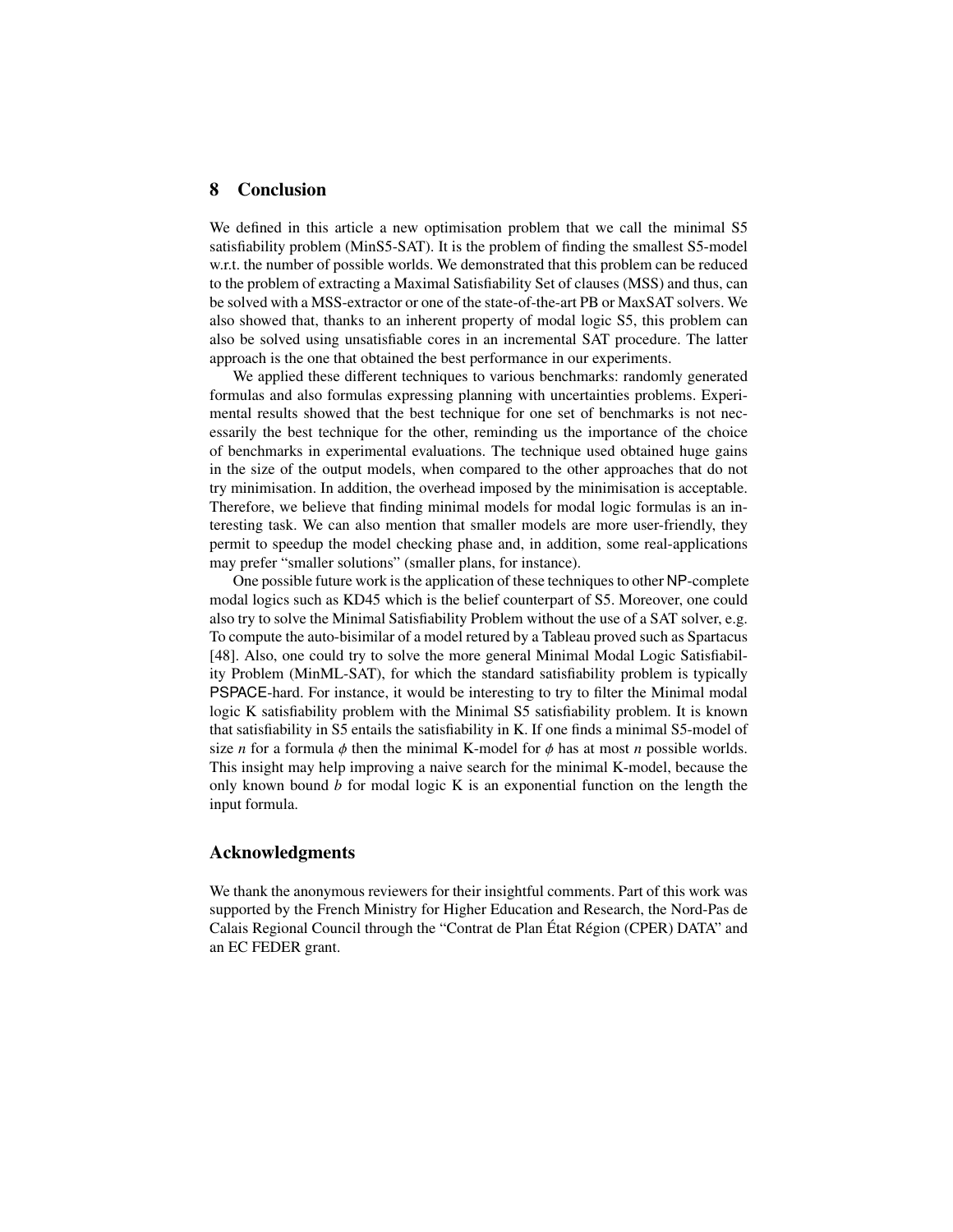#### References

- 1. Fairtlough, M., Mendler, M.: An Intuitionistic Modal Logic with Applications to the Formal Verification of Hardware. In: Proc. of CSL'94. (1994) 354–368
- 2. Fitting, M.: Modality and Databases. In: Proc. of TABLEAUX'00. (2000) 19–39
- 3. Murphy VII, T., Crary, K., Harper, R.: Distributed Control Flow with Classical Modal Logic. In: Proc. of CSL'05. (2005) 51–69
- 4. Bienvenu, M., Fargier, H., Marquis, P.: Knowledge Compilation in the Modal Logic S5. In: Proc. of AAAI'10. (2010)
- 5. Niveau, A., Zanuttini, B.: Efficient Representations for the Modal Logic S5. In: Proc. of IJCAI'16. (2016) 1223–1229
- 6. Hustadt, U., Schmidt, R.A., Weidenbach, C.: MSPASS: Subsumption Testing with SPASS. In: Proc. of DL'99. Volume 22 of CEUR Workshop Proceedings., CEUR (1999)
- 7. Tacchella, A.: \*SAT System Description. In: Proc. of DL'99. Volume 22., CEUR (1999)
- 8. Sebastiani, R., Vescovi, M.: Automated Reasoning in Modal and Description Logics via SAT Encoding: the Case Study of K(m)/ALC-Satisfiability. J.A.I.R 35 (2009) 343–389
- 9. Nalon, C., Hustadt, U., Dixon, C.: K*<sup>S</sup>* P: A Resolution-Based Prover for Multimodal K. In: Proc. of IJCAR'16. (2016) 406–415
- 10. Caridroit, T., Lagniez, J.M., Le Berre, D., de Lima, T., Montmirail, V.: A SAT-Based Approach for Solving the Modal Logic S5-Satisfiability Problem. In: Proc. of AAAI'17. (2017)
- 11. Lagniez, J.M., Le Berre, D., de Lima, T., Montmirail, V.: A Recursive Shortcut for CEGAR: Application To The Modal Logic K Satisfiability Problem. In: Proc. of IJCAI'17. (2017)
- 12. Simon, L., Le Berre, D., Hirsch, E.A.: The SAT2002 Competition. Annals of Mathematics and A.I. 43(1) (2005) 307–342
- 13. Marques-Silva, J., Janota, M.: On the Query Complexity of Selecting Few Minimal Sets. Electronic Colloquium on Computational Complexity (ECCC) 21 (2014) 31
- 14. Marques-Silva, J.P., Lynce, I.: On Improving MUS Extraction Algorithms. In: Proc. of SAT'11. (2011) 159–173
- 15. Belov, A., Marques-Silva, J.: Accelerating MUS Extraction With Recursive Model Rotation. In: Proc. of FMCAD'11. (2011) 37–40
- 16. Iser, M., Sinz, C., Taghdiri, M.: Minimizing Models for Tseitin-Encoded SAT Instances. In: Proc. of SAT'13. (2013) 224–232
- 17. Soh, T., Inoue, K.: Identifying Necessary Reactions in Metabolic Pathways by Minimal Model Generation. In: Proc. of ECAI'10. Volume 215., IOS Press (2010) 277–282
- 18. Koshimura, M., Nabeshima, H., Fujita, H., Hasegawa, R.: Minimal Model Generation With Respect To An Atom Set. In: Proc. of FTP'09. (2009) 49–59
- 19. Ladner, R.E.: The Computational Complexity of Provability in Systems of Modal Propositional Logic. SIAM J. of Computation 6(3) (1977) 467–480
- 20. Cook, S.A.: Characterizations of Pushdown Machines in Terms of Time-Bounded Computers. J. of ACM 18(1) (1971) 4–18
- 21. Li, C.M., Manyà, F.: MaxSAT, Hard and Soft Constraints. In: Handbook of Satisfiability. IOS Press (2009) 613–631
- 22. Fagin, R., Halpern, J.Y., Moses, Y., Vardi, M.Y.: Reasoning about knowledge. MIT Press (1995)
- 23. Eiter, T., Faber, W., Leone, N., Pfeifer, G., Polleres, A.: Planning under Incomplete Knowledge. In: Proc. of CL'00. (2000) 807–821
- 24. Kripke, S.A.: Semantical Analysis of Modal Logic I. Normal Propositional Calculi. Z.M.L.G.M 9(56) (1963) 67–96
- 25. Eén, N., Sörensson, N.: An Extensible SAT-solver. In: Proc. of SAT'03. (2003) 502–518